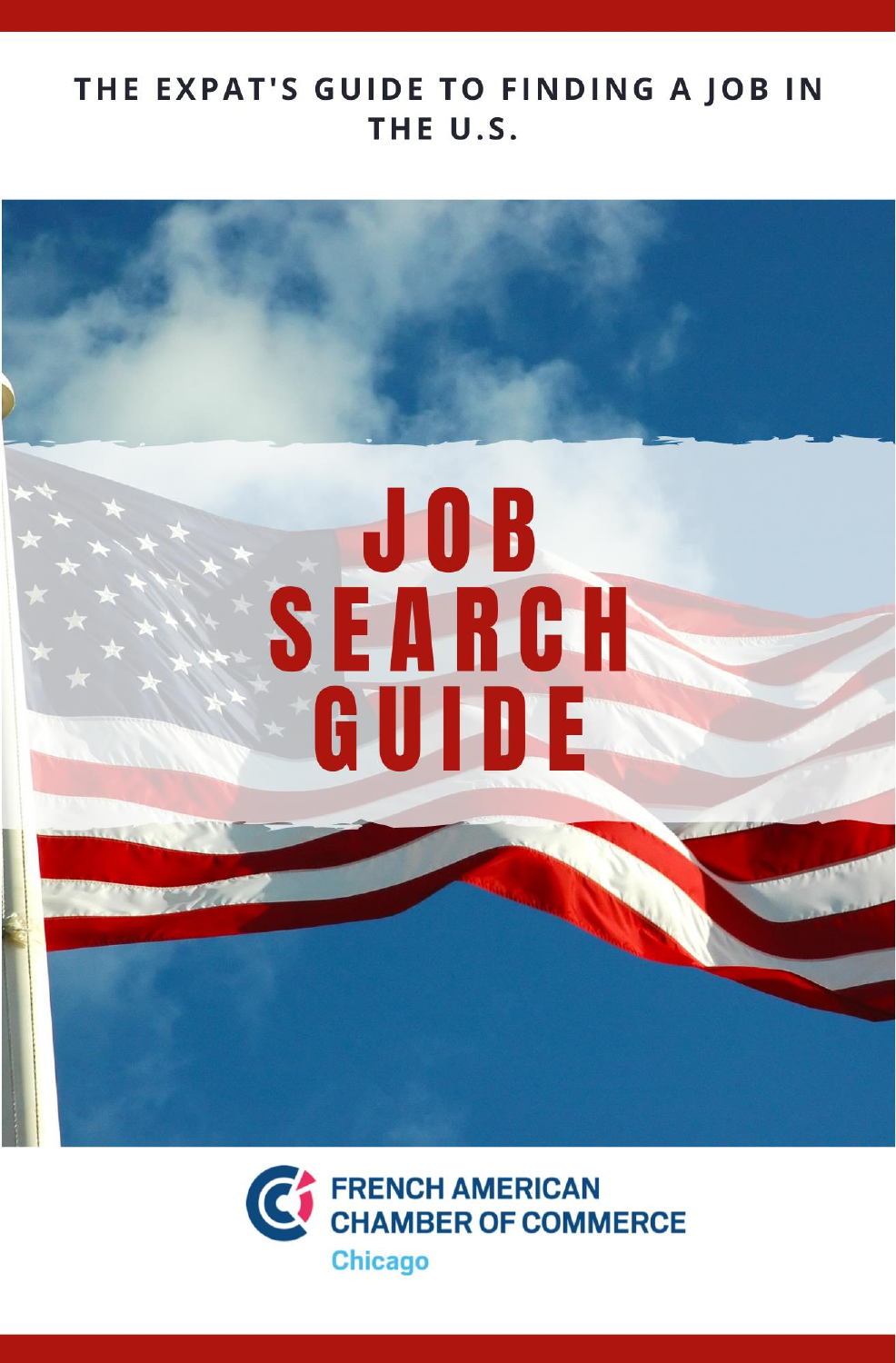# **TABLE OF CONTENTS**

|                                                                                                               | 3  |
|---------------------------------------------------------------------------------------------------------------|----|
|                                                                                                               | 4  |
| (Author: Anne Pansard, Cross-Border Attorney, Pansard & Associates)                                           |    |
|                                                                                                               | 9  |
| (Author: Myriam Le Cannellier, Co-Founder and Director, DSML Executive<br>Search)                             |    |
| Building and optimizing your LinkedIn profile                                                                 | 11 |
| (Author: Michelle Imbro, Founder & CEO, World Marketing Partners LLC)                                         |    |
|                                                                                                               | 18 |
| (Author: Severine Jeulin, Director of New Product Development - Personal<br>Care, Elé Corporation)            |    |
|                                                                                                               | 24 |
| (Author: Jenny Partouche, International Business Development Officer,<br>Québec Government Office in Chicago) |    |
|                                                                                                               | 30 |
| (Author: Andrea Jett Fletcher, Executive Director, FACC Chicago)                                              |    |
|                                                                                                               | 33 |
| (Author: Mariam Huss, Founder and Managing Director, Axxum Consulting<br>LLC)                                 |    |
| Key cultural differences between France and the                                                               |    |
|                                                                                                               | 36 |
| (Author: Eliane Karsaklian, Social Psychologist, Cultural Strategy & Diversity                                |    |
| Expert)                                                                                                       |    |
|                                                                                                               | 38 |
|                                                                                                               | 40 |
|                                                                                                               | 43 |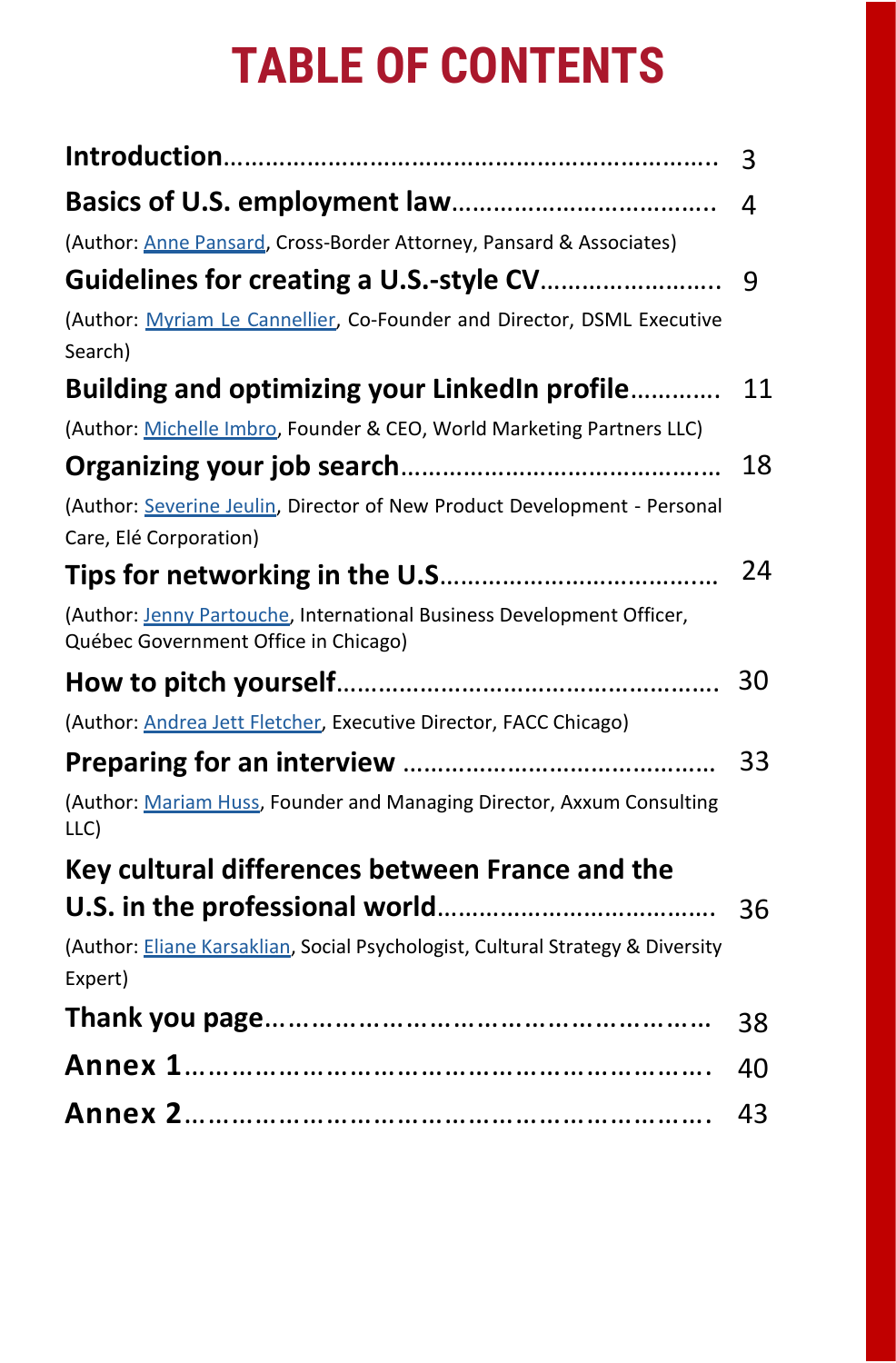# **INTRODUCTION**

The French American Chamber of Commerce (FACC) Chicago's Professional Mentoring Committee is pleased to share our new U.S. Job Search Guide. We created this Guide to offer experience, support, and insight to French expat professionals entering the job market in the United States.

The objectives of this Guide are to help prepare you for a job search in the U.S. and to make your transition to the American workplace culture as smooth as possible. In these sections you will find critical information on U.S. employment law, guidance on updating your CV, advice on building your LinkedIn profile, tips on effective networking, and insight into the all-American skill of selling yourself.

The Guide contributors are French or multi-national professionals who have lived and worked on both sides of the Atlantic and experienced workplace cultures different from their own.

We hope you will find these pages useful. Please don't hesitate to [contact us](mailto:information@facc-chicago.com) with questions or feedback.

Good luck!

FACC Chicago Team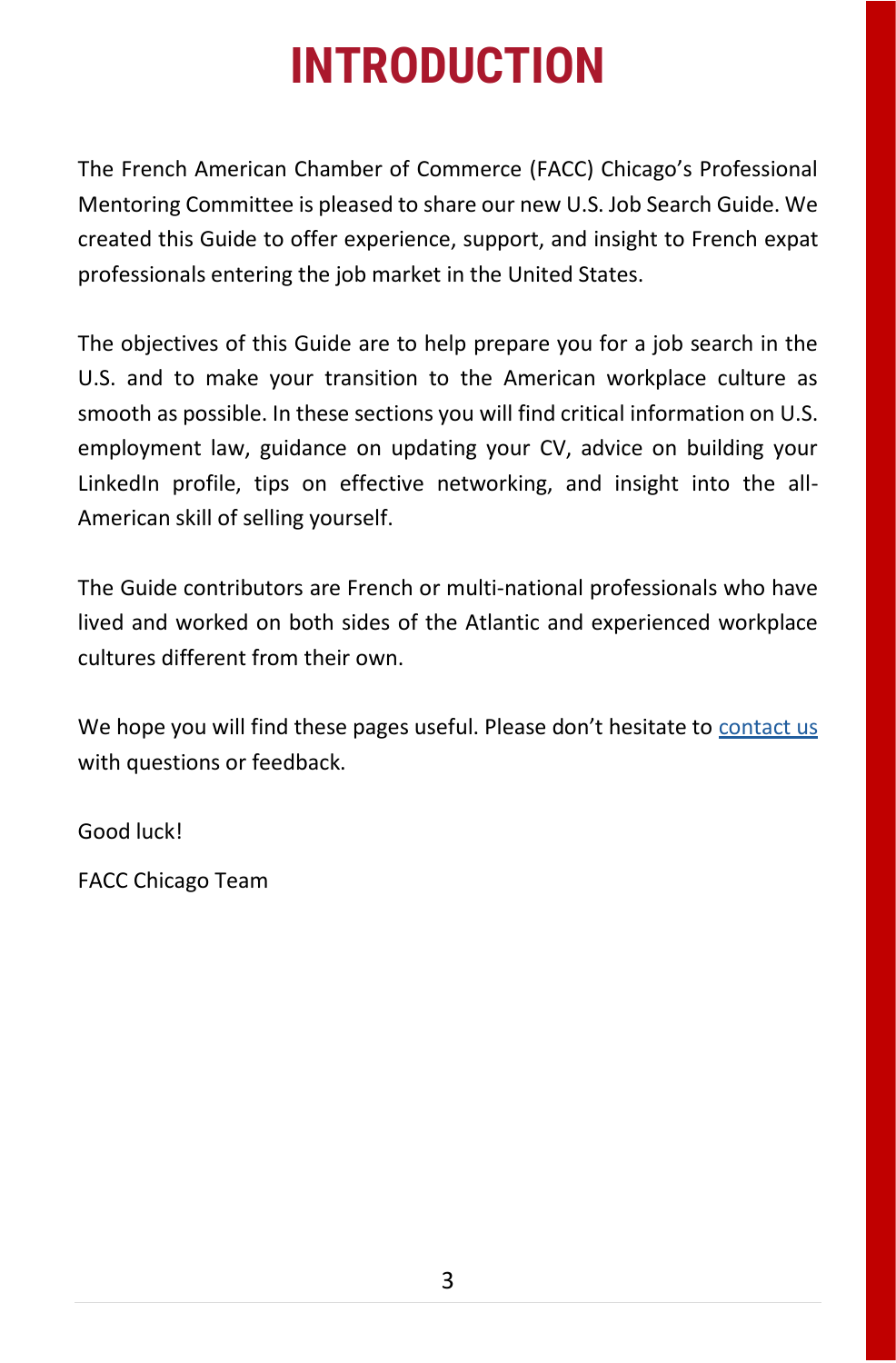# **BASICS OF U.S. EMPLOYMENT LAW**

If this is the first time you're looking for a job in the United States, you may not be familiar with the core principles that govern the employer/employee relationship in this country. The goal of this summary is to give you an overview of the main characteristics of the U.S. labor environment. We hope that this will allow you to approach your job search with realistic expectations and a better understanding of the U.S. work environment.

The U.S. approaches the employment relationship in a completely different manner than the rest of the world. This leads a lot of foreigners to believe that the U.S. labor market is not heavily regulated. This could not be further from the truth. There are probably more labor laws in the U.S. than in France. Why? Primarily because the U.S. has adopted a federalist system of government. Labor laws are enacted at the federal, state, county and even city levels! Federal laws typically provide for a minimum level of protection against unsafe and unfair work conditions. States, counties, and municipalities have the freedom to enact laws that are more generous than Federal laws, and there exist significant differences among local regulations. Therefore, your legal rights, as an employee in the U.S., will in part depend on the state and the city where you work.

Having many laws does not necessarily mean that the system is protective of employees. Overall, the U.S. labor law system is complex but less protective than the legal systems of most developed countries.

So, what does that mean for you, if you get a job in the United States? This means that if you have been working in France or in Japan for example, you may have to adjust your expectations. Indeed, there are a lot of job opportunities in the U.S. but, as an employee, you are not entitled, by law, to either (I) job security or (II) generous benefits. Labor laws provide you with a minimum of protection against unsafe and discriminatory treatment. The rest, for the most part, is up to your employer.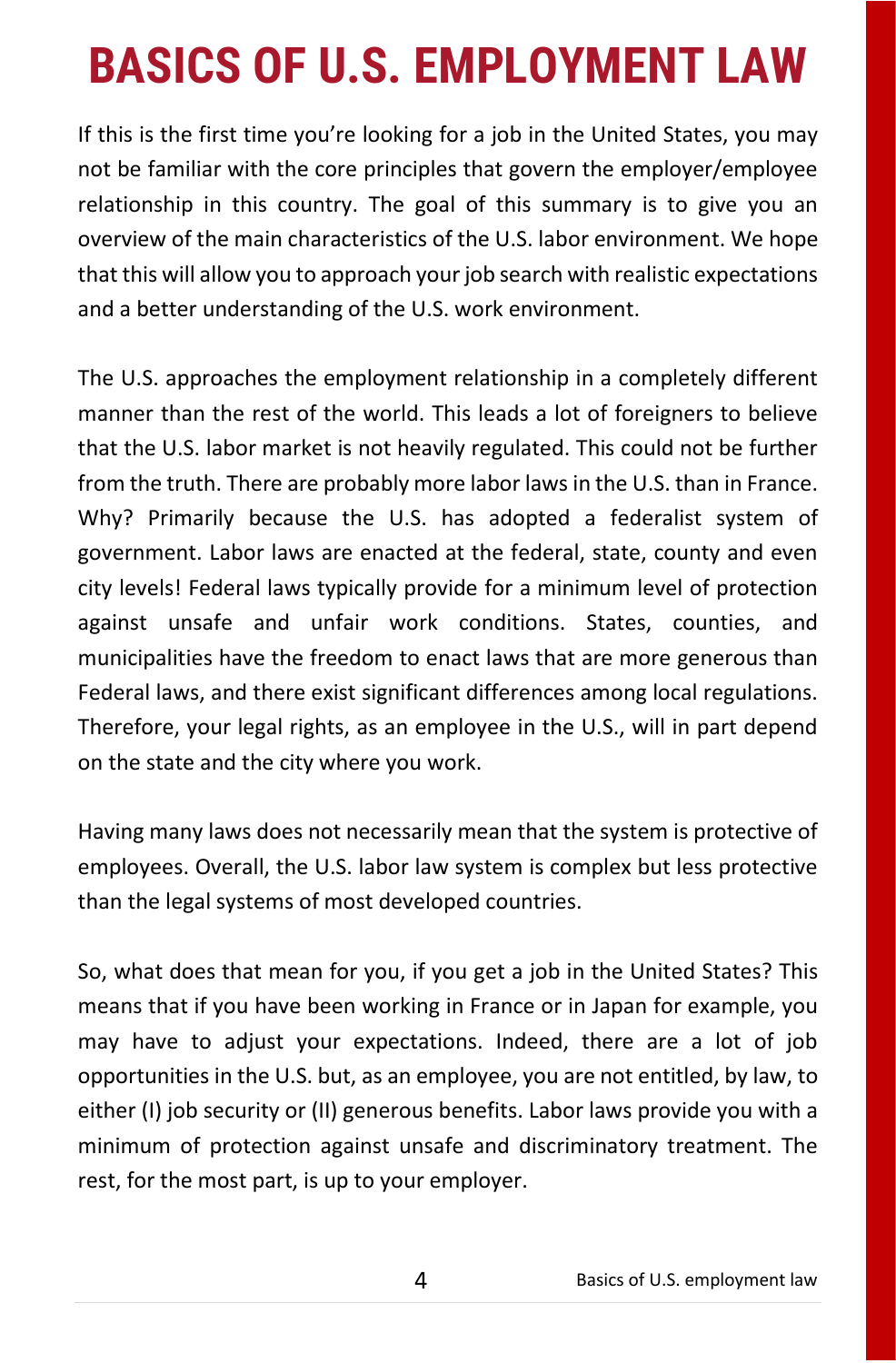#### **1. Job Security**

#### **"At-Will" Employment is the Norm in the U.S.**

In most developed and developing countries, an employee cannot be terminated without compensation unless the employer has a good reason to do so. The United States is an oddity in that respect: in all but one state (Montana), employment is presumed "at-will". At-will employment means that the employee and the employer can freely terminate the employment relationship at any time, with or without cause. No reason, no severance payment or advanced notice needs to be given. This is the norm. There are a couple of categories of employees who are not employed at-will in the United States, but they represent a small minority of the U.S. population: C-Level positions and union workers.

#### **Exceptions to the At-Will Employment**

- C-Level Positions: Chief Executive Officer, Chief Financial Officer and other high-level positions that report directly to the board of directors of the company are referred to here as "C" level positions. Most C-level executive are employed "at-will" but a minority of them negotiate a written employment contract that gives them job security for a set number of years. In that case, the company cannot terminate the executive unless it has a good reason to do so or if the company compensates the executive financially.
- Unionized workers also benefit from some level of job security. But the union membership rate in the United States is lower than in most European countries. According to the US labor of statistics, in 2019, the union membership rate in the country represented only 10.3 percent of U.S. workers.

So, unless you are pursuing an executive or unionized position, you will most likely be employed "at-will".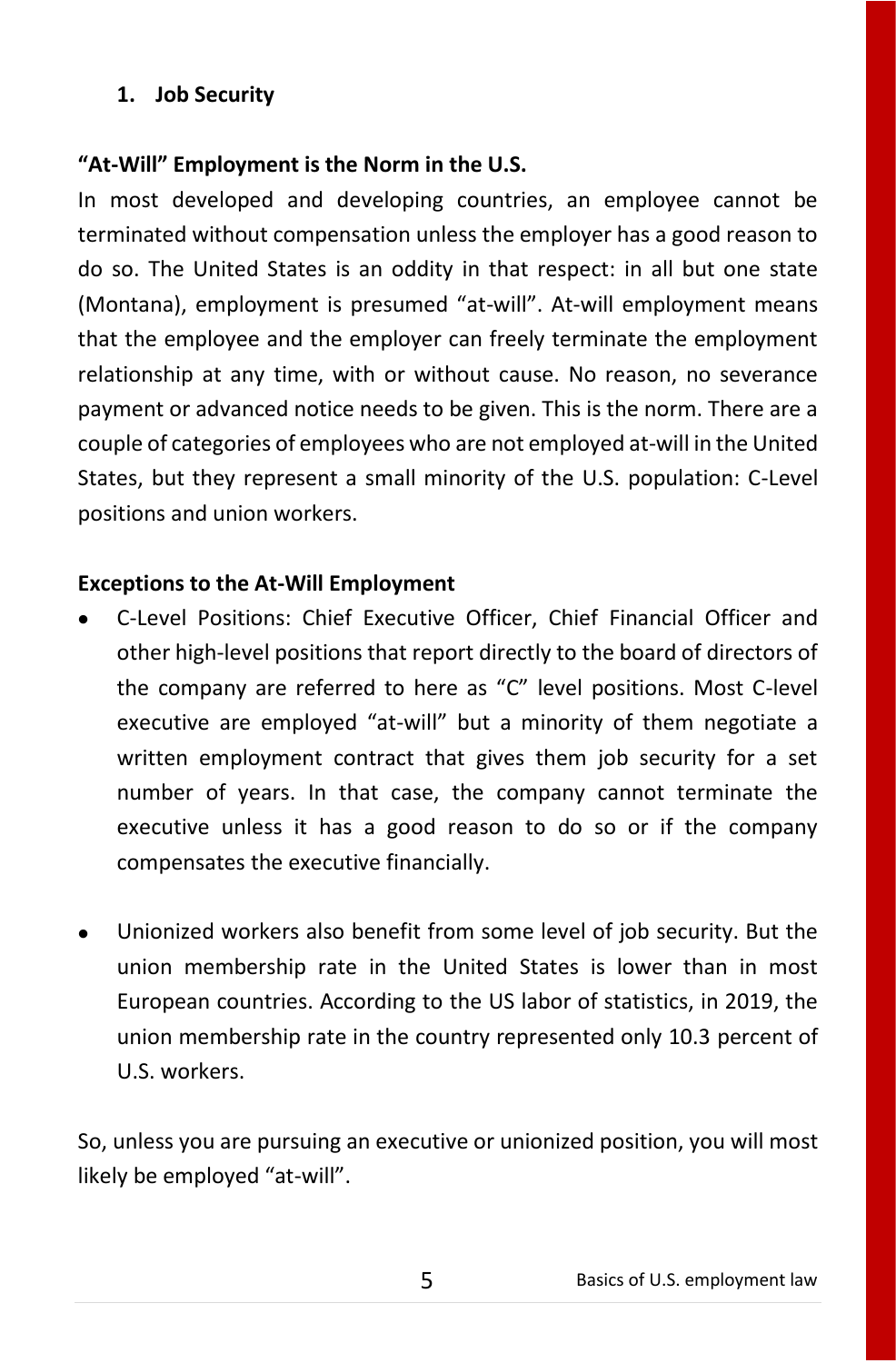#### **Limits to At-Will Employment**

Does the "at-will" rule mean that your employer can terminate you for any reason? No, it means that your employer can terminate you for any reason that is not illegal. To simplify greatly, it is generally illegal for employers to terminate an employee because they belong to a minority group that the law deems deserving of protection from discrimination. For example, it is illegal to terminate someone for reasons that are associated with their race, age, disability, pregnancy, national origin, sexual orientation, just to name a few of the so-called "protected classes."

It is also illegal for employers to retaliate by terminating an employee who complained about illegal discrimination in the workplace.

#### **2. Benefits**

If you have only worked in France up until now, this may come as a shock to you: in the United States, employee benefits (such as vacations, leave and health care) are, for the most part, at the discretion of your employer. And usually, employers only offer benefits to full-time employees. So, before you accept a position, you need to inquire about the benefits package that is being offered by the company in terms of:

**Vacations**: unlike in France, there is no legal requirement in the United States for companies to grant paid vacations to their employees. Of course, companies want to attract talent and offer paid time off. A minority of companies are even following the lead of tech companies such as Netflix and offer "unlimited vacations policy" but this remains a tiny portion of companies at this point. On average, U.S. companies offer between 10 and 20 days of paid vacation per year, often based on how long you work for the company.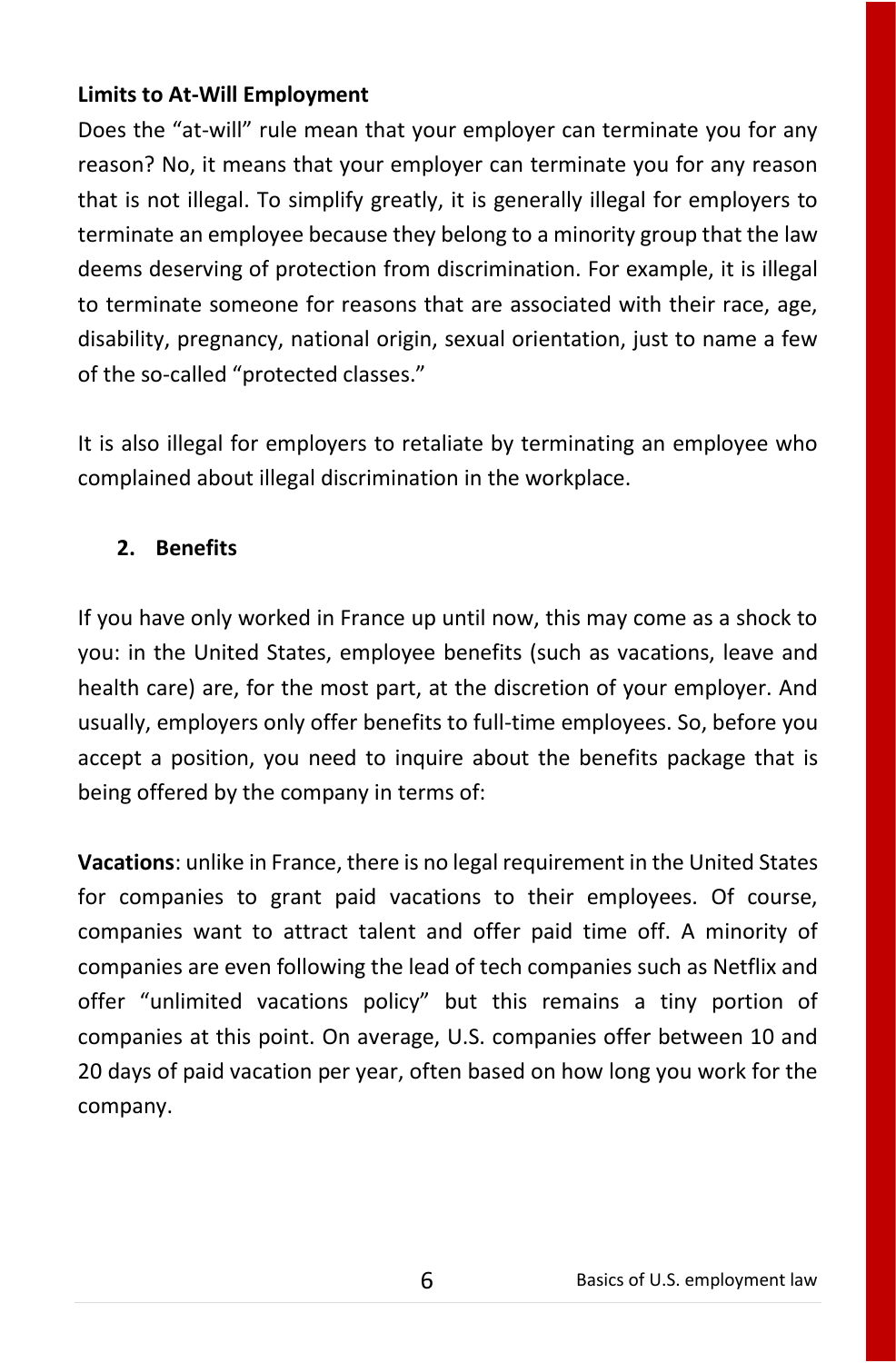Holidays<sup>1</sup>: in American English, the term "holiday" refers to these days that are celebrated either for religious or for commemorative reasons. Most companies recognize about 10 holidays each year.

The most common ones are New Year's Day, Martin Luther King Jr.'s Day, Memorial Day, Independence Day, Labor Day, Thanksgiving Day, and Christmas Day.

**Sick leave**: up until recently, there were no federal or local laws that obligated private employers to pay an employee who was out sick, unless the condition was work-related. In the last decade, an increasing number of local laws have been enacted to force employers to grant a few days of sick leave per year. But do not expect much: 5-7 days on average per year. This means that, unless your employer has decided to be more generous that legally required, your employer may not have to pay you if you are out sick for several weeks<sup>2</sup>.

**Parental leave**: another oddity of the U.S. labor system is its approach to parental leave. The United States is one of the only countries in the world and the only OECD member that has not passed federal laws requiring businesses to offer paid maternity leave to their employees. As we noted earlier, states and municipalities often enact labor laws that are more generous than federal laws. Unfortunately, there is still a long way to go in that area. As of December 2020, only 4 states mandate paid family leave and/or disability insurance, and only in certain circumstances. As a result, your chances of having access to maternity or paternity leave will usually depend on the internal parental leave policy of your employer.

<sup>1</sup> In British English, paid time off for recreational purposes is referred to as "holidays" – in American English, it is referred to as "vacations."

 $2 \text{ A}$ n emergency federal law has been passed in 2020 to force private employers to provide paid family leave for absences associated with Covid-19, but this is a temporary law: [Families First Coronavirus Response Act](https://www.dol.gov/agencies/whd/pandemic/ffcra-employee-paid-leave)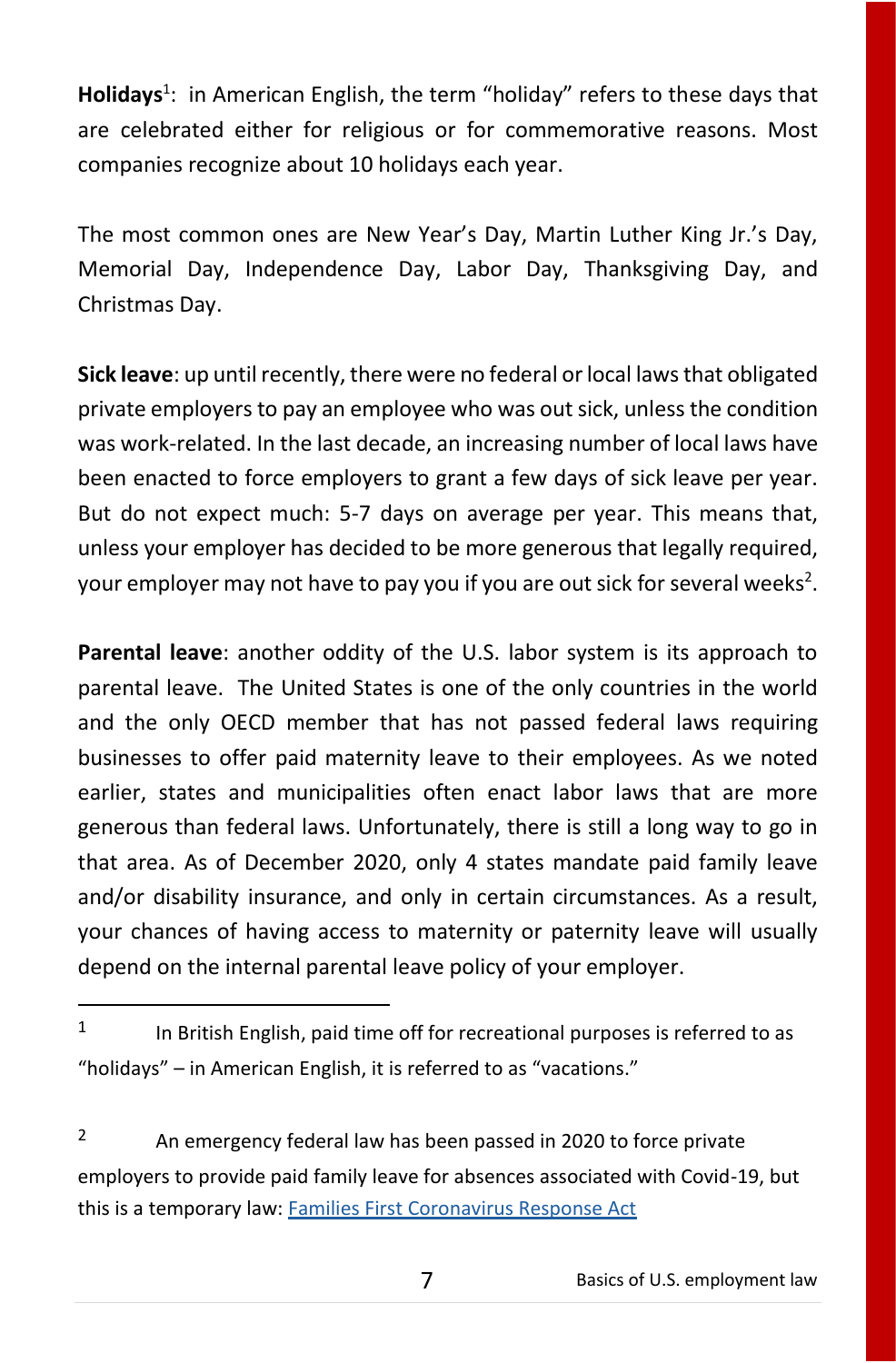**Health Care**: most developed countries have adopted some form of universal health care system. Not the United States. Most U.S. workers obtain their health insurance coverage through their employer's group insurance because it is significantly cheaper than purchasing it individually on the health care insurance market. Some employers pay a portion of the health care premiums, encouraged by tax incentives. But many companies simply deduct the premiums from the employee's paycheck, without contributing anything.

Tip: for all these reasons, once you've made some progress in the interview process, it is legitimate and important that you inquire about the benefits that you would get if you joined the company. This is the only way for you to fully assess the offer that is being made to you.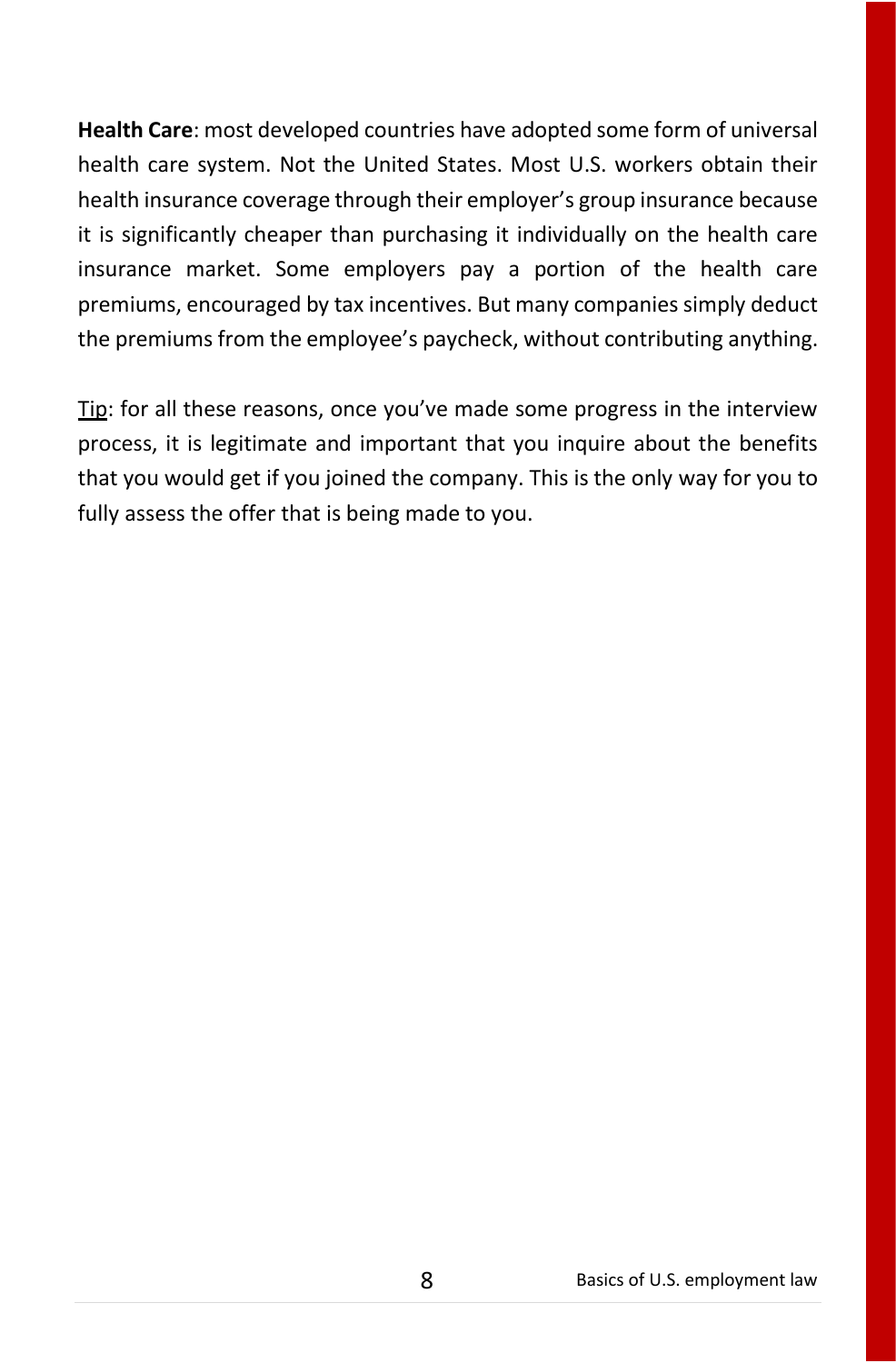# **GUIDELINES FOR CREATING A**

# **U.S.-STYLE CV**

- 1. **Do not include PERSONAL information** such as date of birth, age, marital status, kids, country of origin... Nothing that could potentially be the grounds for discrimination protected by law.
- 2. **Do not include a photo**.
- 3. **Avoid complex layouts** with tables/colors -> there is a high probability your resume will be read by a software so the simpler, the better – WORD format is ideal but PDF looks nicer.
- 4. **Include your name in the resume title**: jane doe resume 2020.pdf is much better than resumeversionfinale.pdf.
- 5. You can include your hobbies, but it is not common to see them on resumes. Instead, emphasize sports if you have competitive experience (being on a team, playing competitively) AND/OR community involvement (volunteering for a cause, a project).
- 6. List your **higher levels of education** only. No one cares about high school or "prepa" if you have a bachelor's degree or a master's degree.
- 7. **Translate your French degree** as much as possible into "American" terminology/equivalence. Favor the degree first and put the university or school second, even if it is well known in France: chances are no one knows it here.
- 8. **Describe the companies you worked for**. It will help the reader understand your profile better. Even large French corporations might not be known here. Even in the U.S., it is good practice to describe each company with one or two sentences.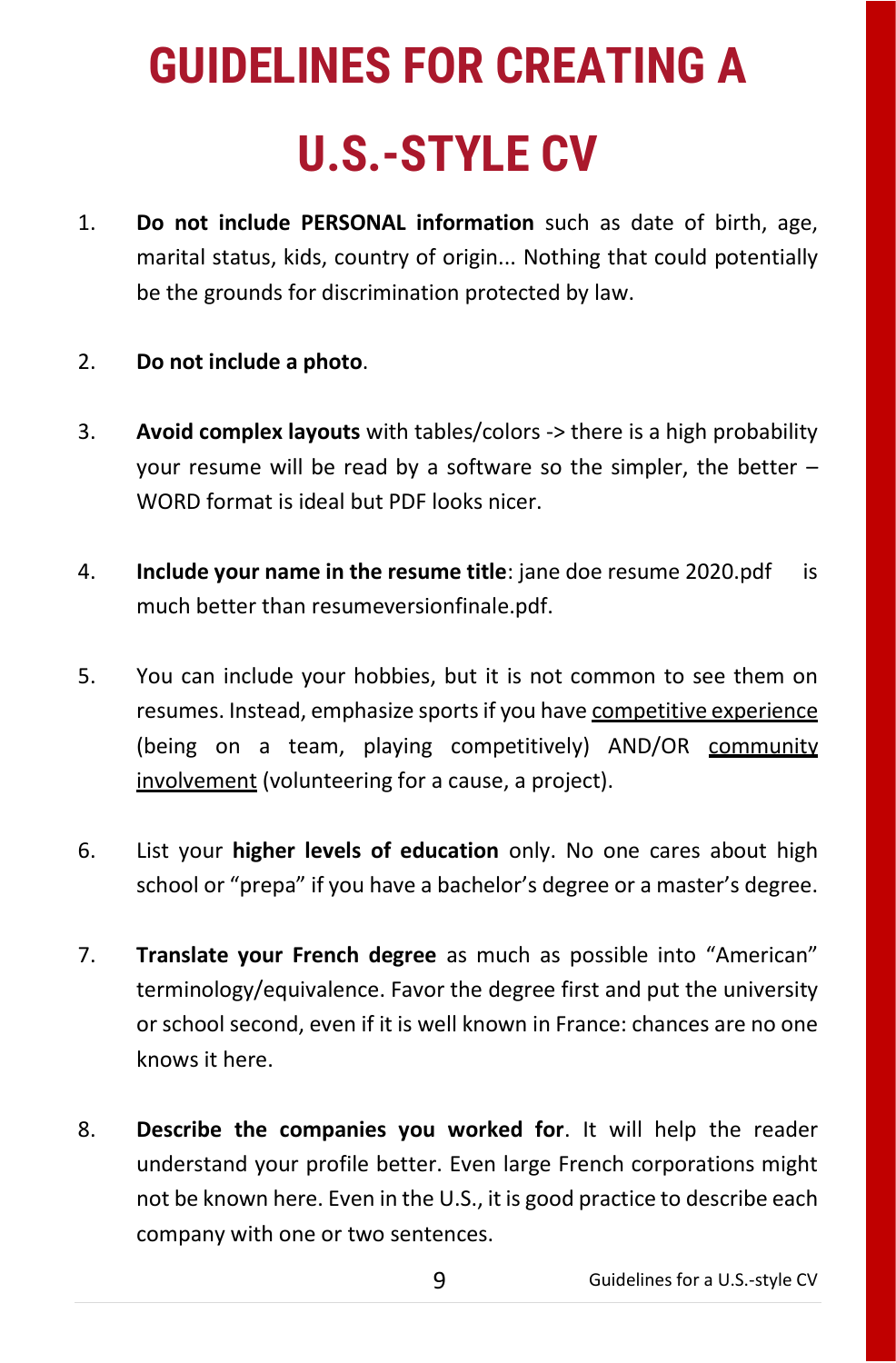- 9. Most resumes will fit on **two pages**: better to have two pages wellspaced than to try to fit everything on one page. Three pages are acceptable for someone with significant experience.
- 10. If you have different angles in your profile and want to look for different types of jobs, you can have several versions of your resume that will emphasize different aspects of your experience in the summary and in the description of your achievements.

You can find two examples in the annex part at the end of the book to give you an idea of how your resume should look in terms of layout. Feel free to use different fonts.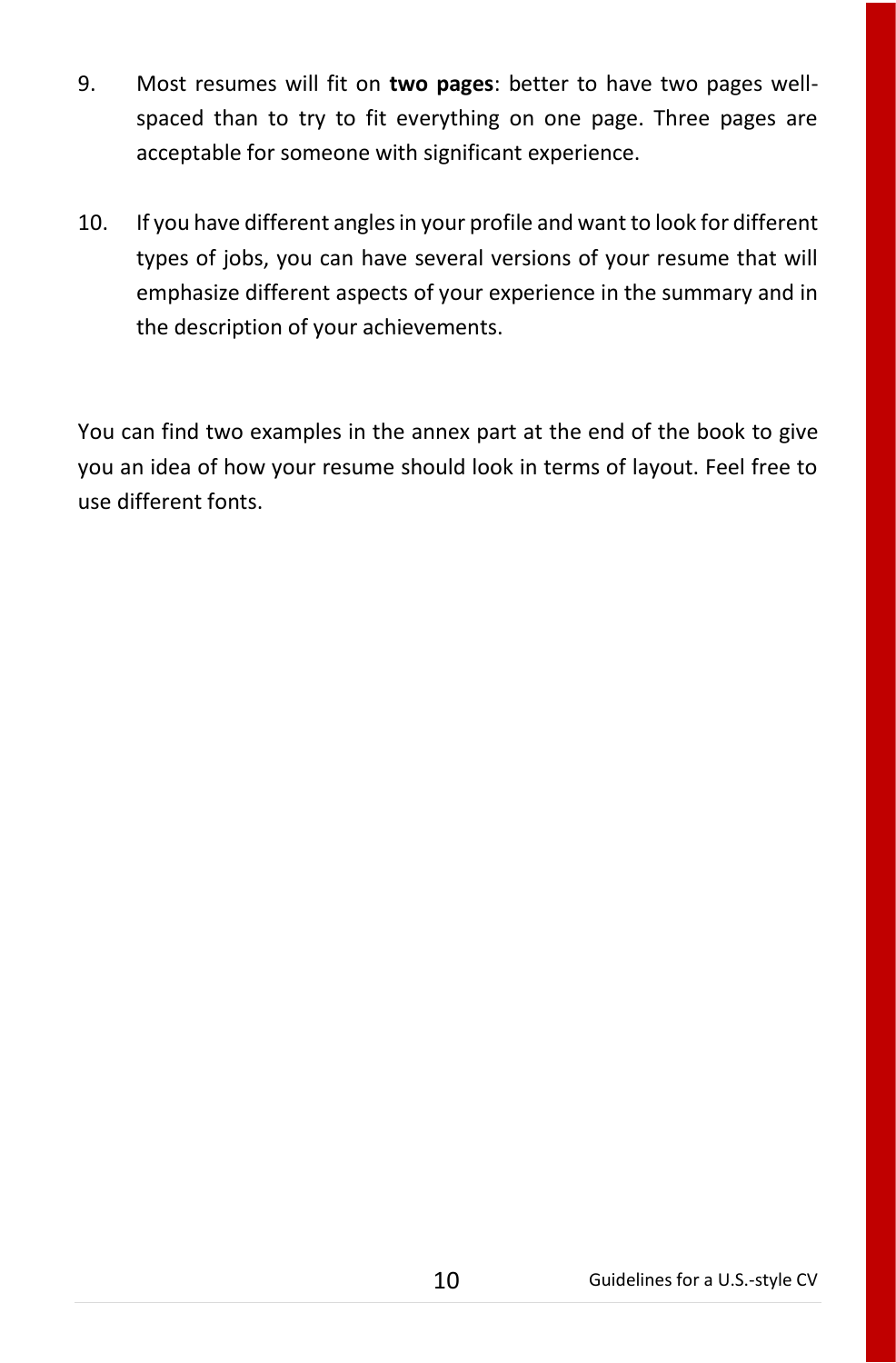# **BUILDING & OPTIMIZING YOUR LINKEDIN PROFILE**

LinkedIn is a very powerful tool for networking. Your profile is your personal brand so it should look professional and be kept up to date.

Here are some tips on how to create and optimize your LinkedIn profile.

#### **Profile Photo**

- It's important to include a photo of yourself. People like to know what you look like and it reassures them that this is a "real" profile.
- Photo should be clear, in focus and professional looking. It doesn't have to be taken by a photographer, but this isn't the place to use a "fun" photo of yourself.

**Fun Fact**: Including a Photo gets you 21 times more profile views and makes you 36 times more likely to receive a message. (Source: Ovations Digital).

#### **Descriptive Headline**

Be concise and keep it focused on WHAT you do.

#### **Banner Behind Your Profile Picture**

Banner image should relate to what you do and visually showcase your professional identity.

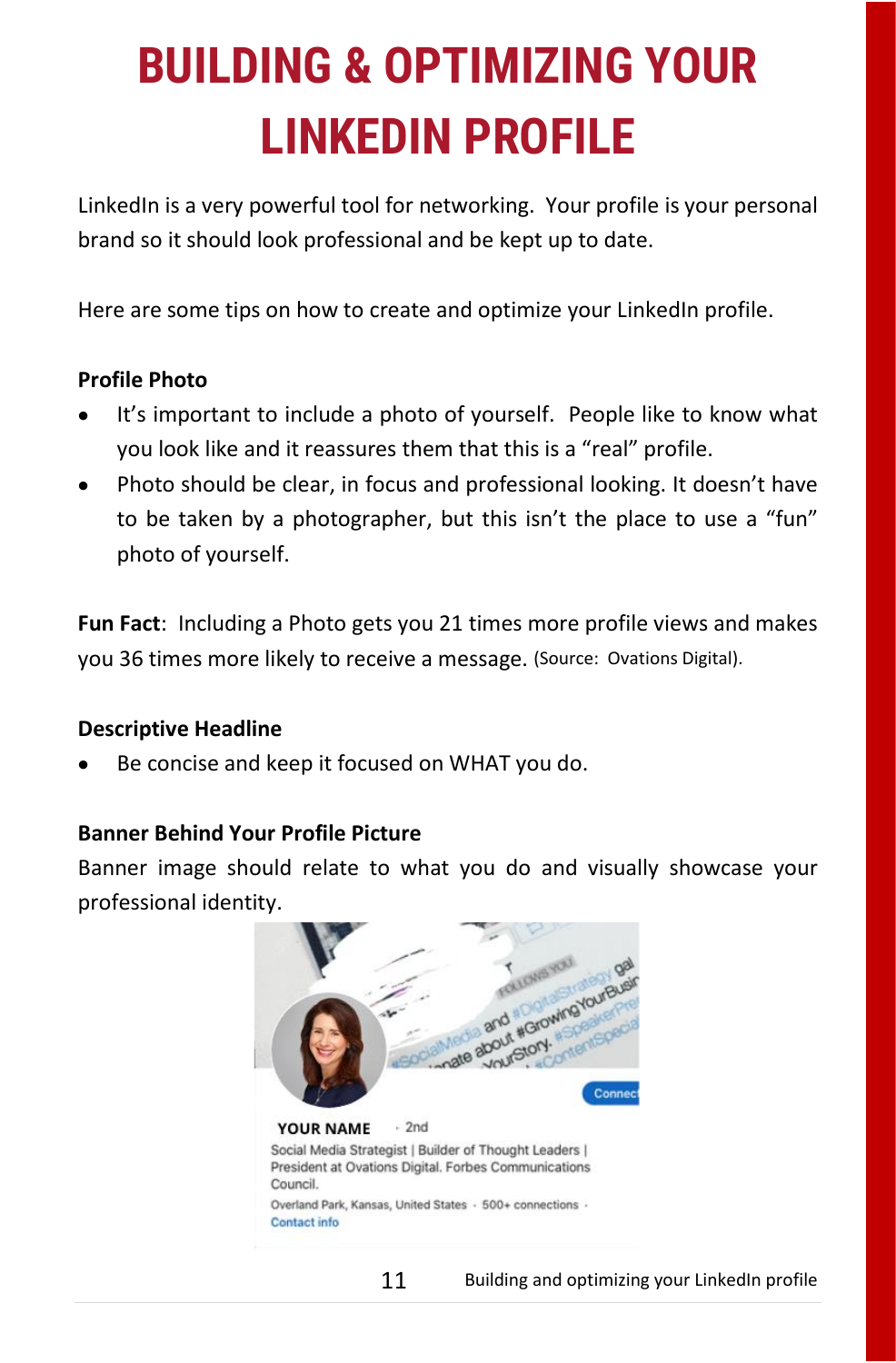#### **"About" Section**:

• Include an overall summary of your experience with specific skills listed in bullet point format.

ℐ

If you have your own company, include your company website.

#### About

Michelle A. Imbro is the founder and CEO of World Marketing Partners which helps small to midsize international food and beverage brands market and sell throughout the global marketplace. Considered a game changer in the world of business and marketing, Michelle brings to her clients over 20 years of marketing experience growing brands and leading teams in the food and beverage industry, CPG, durable goods and pharma.

She excels at identifying unique opportunities to build and scale businesses. From assessing feasibility and designing high-level marketing strategies to sourcing talent and building robust teams, Michelle is recognized for both her business and leadership acumen. Her experience with premier shopper marketing agencies and their clients includes : Shopper/retail marketing Retail shop design

Global product innovation and marketing Brand and customer analysis

#### **Experience**:

- Connect your positions to your organization's page so the logo is displayed next to your name.
- Include company name, position, location and length of employment. If you've had a few roles within the same company, list them as separate positions and include details.
- List your professional experience; include your responsibilities but keep it simple and be brief.
- Be consistent across all sections with formatting.
- In your past experience, lead with RESULTS and DATA.

**Fun Fact**: Listing five or more skills gets 31 times more views (Source: Ovations Digital)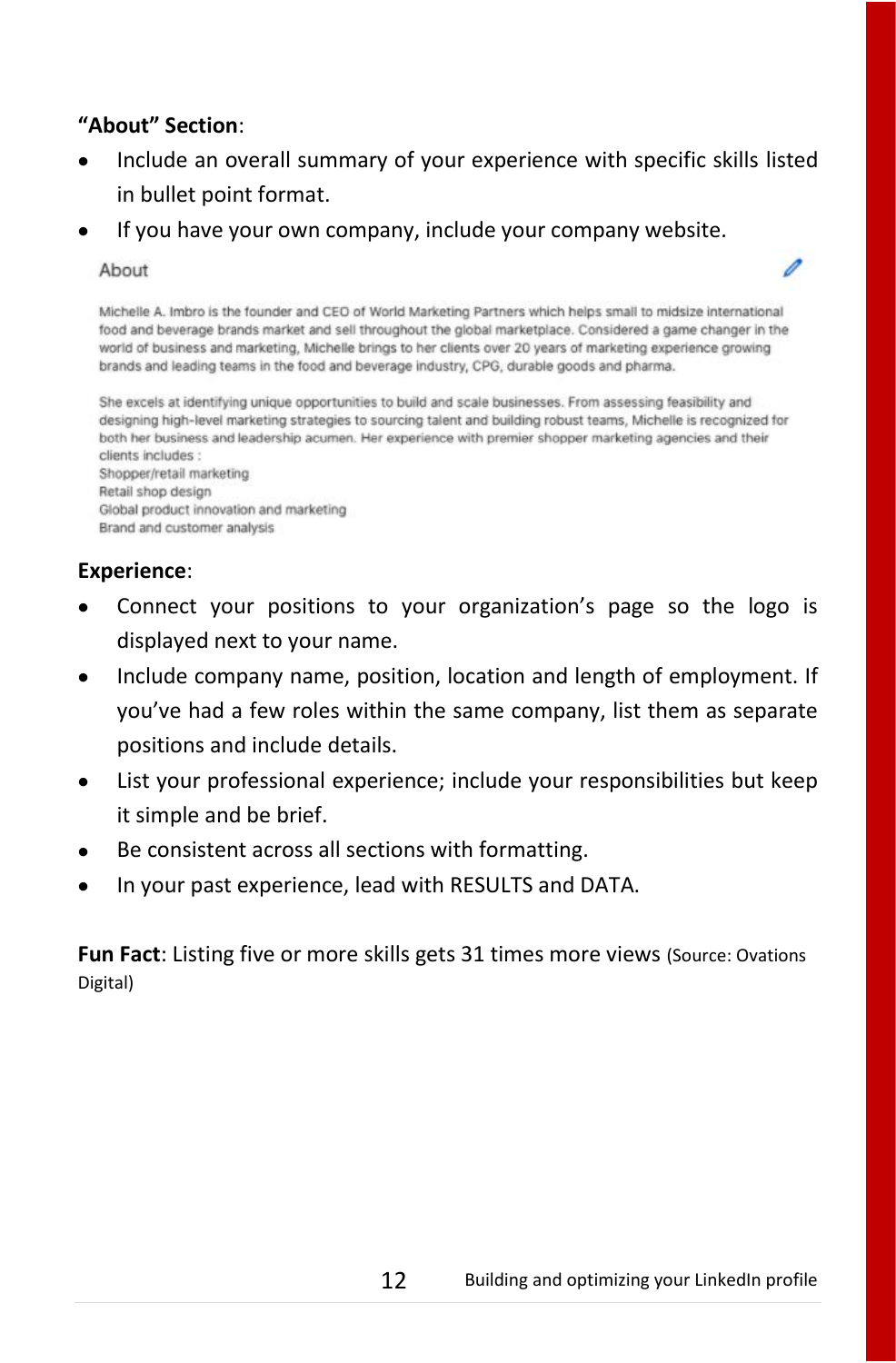

#### **IN Marketing Services** 4 yrs



Feb 2014 - Dec 2016 · 2 vrs 11 mos Chicago, IL

\*Account lead for the Hillshire/Tyson shopper marketing business, oversee operations and functionality of the business

\*Manage cross functional team of 25 people and ensure work is on strategy initiate new thinking/innovation to projects

\*Lead strategic development of national shopper scale platforms leveraging the Tyson portfolio aimed at driving sales during "key winning seasons" as well as micro-occasions throughout the year

Institute annual Shopper Marketing conference to educate teams including brand teams on new shopper marketing items and understand brand vision for upcoming planning cycle

\*Secure strategic partnerships/properties for Tyson programs providing full shopper experience

\*Mentored High Performing Employees on understanding and being able to act on the bigger picture for client & agency

#### **Education**

List your most recent education first, even if it's not from a formal institution.

Education



Coaches Training Institute (CTI) Certified Professional Co-Active Coach 2019



**Sacred Heart University** MBA, Marketing

 $1999 - 2002$ 



**LICONN** Bachelor's of Science, Human Development & Family Relations; Concentration Business Administration

#### **Certifications & Licenses**

- List all certifications and licenses separately.
- Include a logo of the organization that you received the certification/license from.
- Include the date you received your certification/license and when it expires if at all.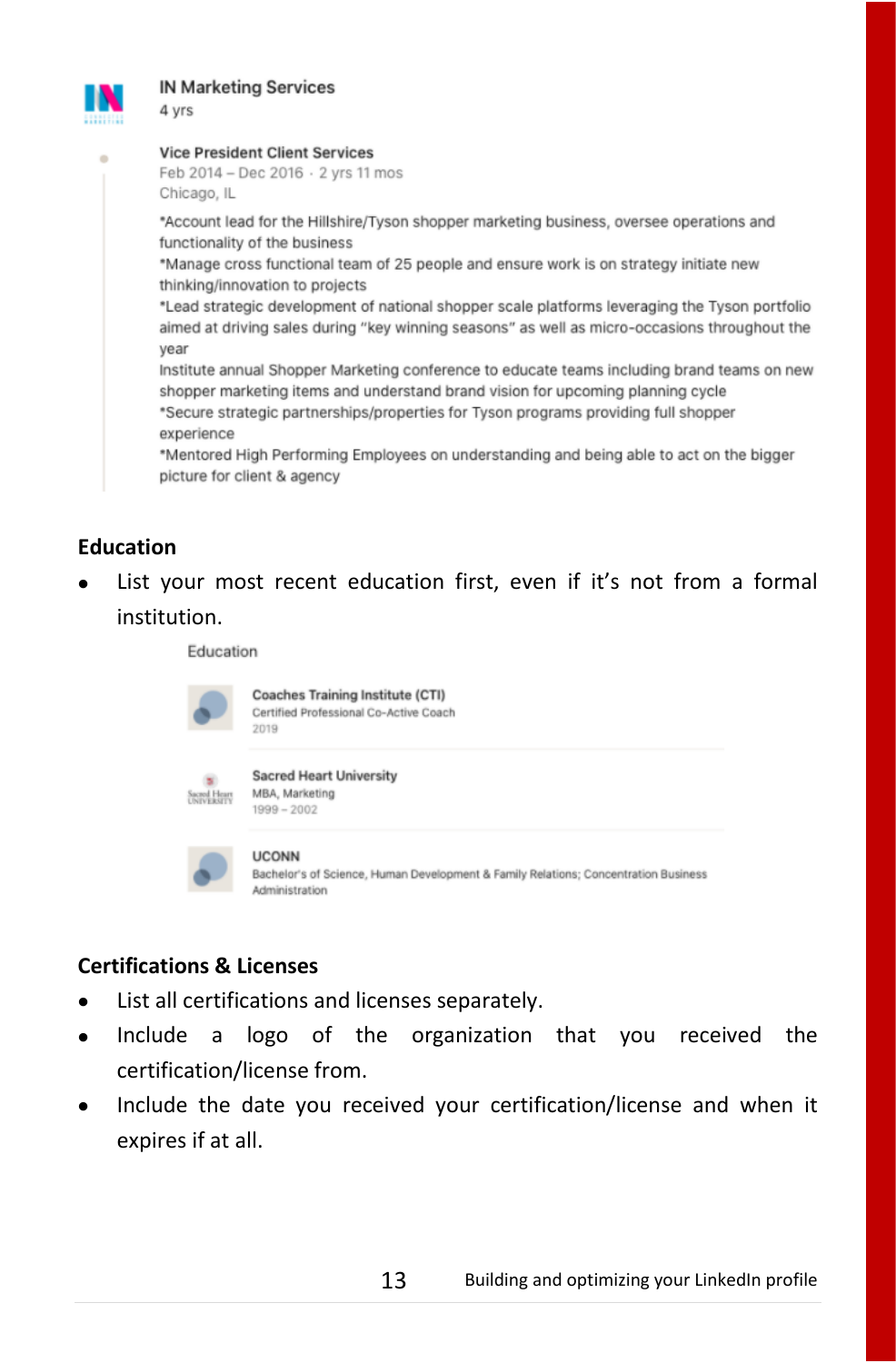#### Licenses & certifications



**Associate Certified Coach (ACC)** International Coach Federation Issued Jul 2019 - No Expiration Date See credential



**Certified Professional Co-Active Coach (CPCC)** Coaches Training Institute (CTI) Issued Apr 2019 · No Expiration Date

#### **Community Service and /or Volunteer Experience**

- Include as many sections as possible. It's important for people to see the "full" you!
- Include activities outside of your employment. It shows that you do more than just work.
- Include a short description if possible. If not, listing the activity is fine.

#### **Endorsement and Recommendations**

Have colleagues give you a recommendation that speaks to your skill set and how well you performed on a project; include how well you worked with others, if they would hire you in the future, etc. Have them speak to the full person and not just one specific task.

#### **Groups to Follow**

Follow groups that are relevant to your experience and industry.

#### **Interests**

- Include organizations that interest you both personally AND professionally.
- They don't all have to be business related. Include ones that show the "full you". This demonstrates that you're not all business and have other interests outside the office.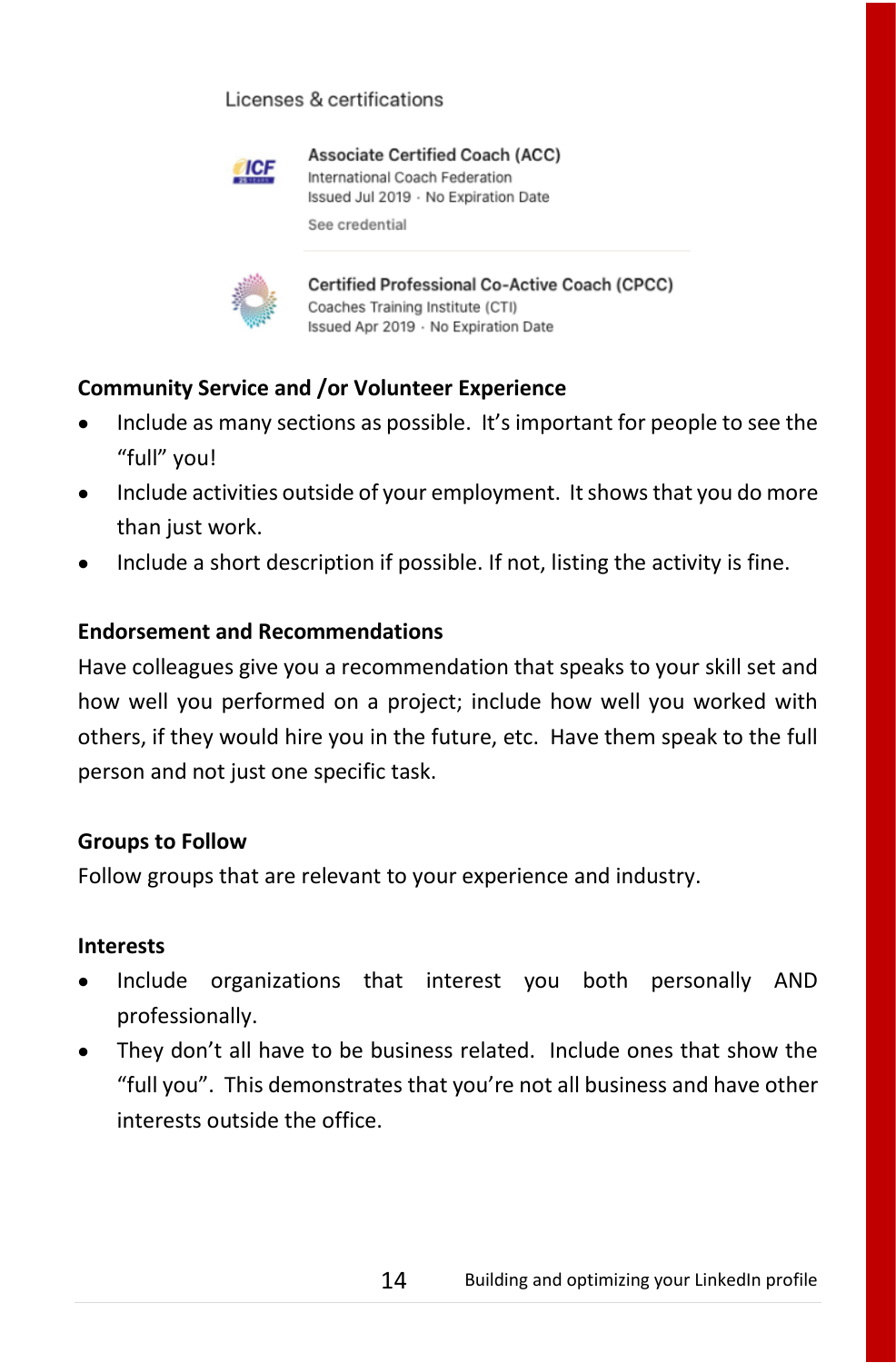#### **How To Maximize Your Profile (Source: Ovations Digital)**

- Write and publish AT LEAST 1 LinkedIn Article
	- Is there anything you've written that you could include and publish as an article? This helps establish you as a thought leader.
	- Include imagery to support posts. Stock photography is fine.
	- Include relevant hashtags.
- Posts: Do at least one or two posts per week.
	- Include 1-2 lines of commentary of your own so you're not always coming across as you're selling something but instead being a thought leader.
	- Typical posts include trends, or issues relevant to your industry.
	- Include imagery to support posts. Stock photography is good.
	- Include relevant hashtags.

#### *Example of Post for Thought Leadership:*



Why dollar stores are bad business for the neighborhoods they open in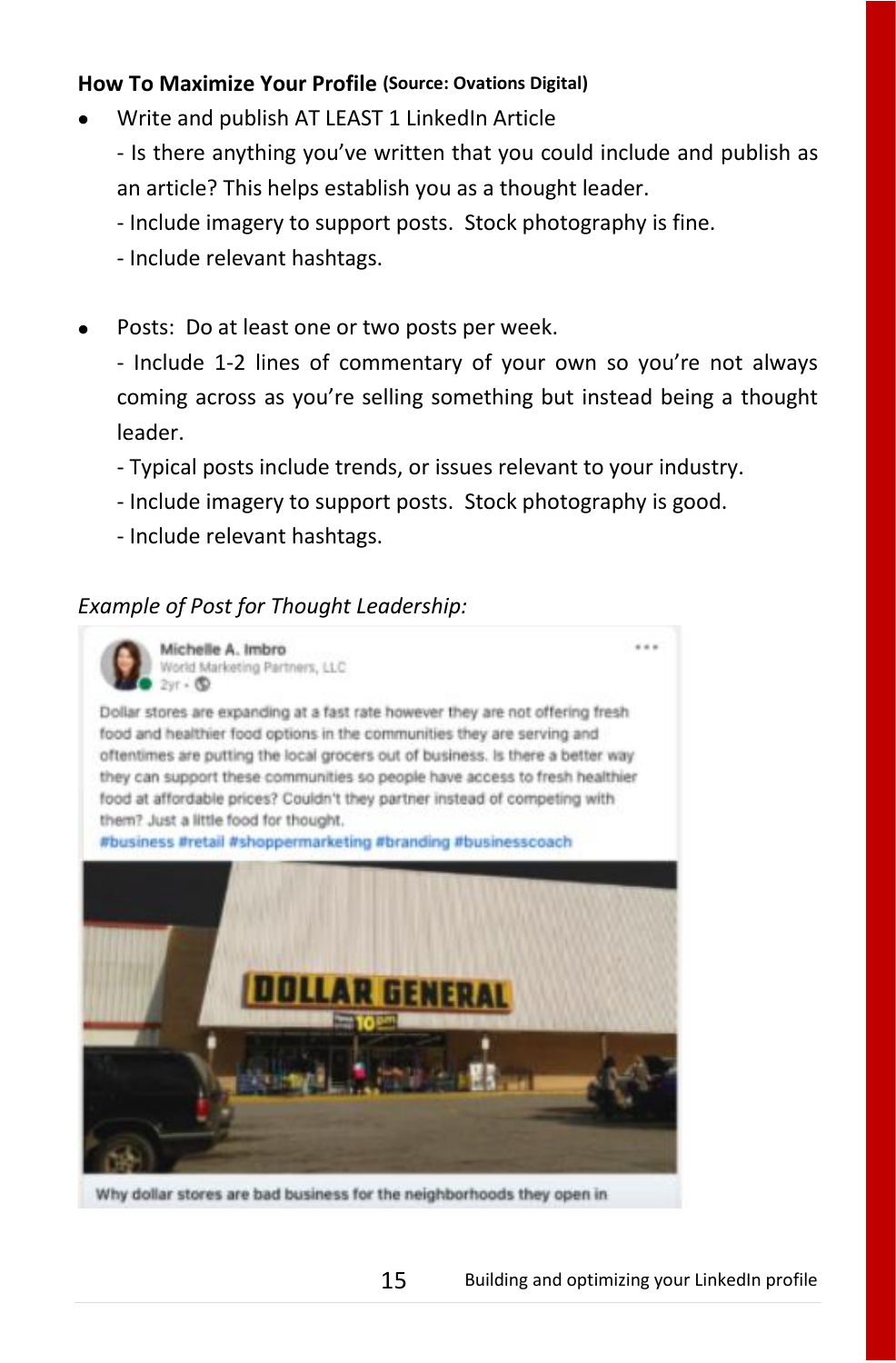#### *Example of Post Meant to Attract New Client*



Michelle A. Imbro World Marketing Partners, LLC  $1yr - Q$ 

CAUTION & New #technology isn't always going to be the answer to your #productivity issues at #work!

With more #pressure to be productive, higher expectations, and less time for work, asking your #team to learn a new, complex #tool on their own can be incredibly #stressful.

And increasingly, it can lead to something called #TECHNOSTRESS - negative symptoms directly related to the use and adoption of new technologies.

As a #manager you want your team to do their best. And that means making sure they have all the tools they need. Unfortunately, that new calendar #app, communication tool, or project management #software might be causing more harm than good.

Have you ever thought about technostress? Do you suffer from it?

I would love to hear your thoughts!

> I work with people who are having #challenges in their #career or #personal life to help them understand the root cause of the #problem and develop an action plan to move forward. If you would like to talk about your needs, rates and budget - write me in PM and we can set up a virtual coffee! <



 $...$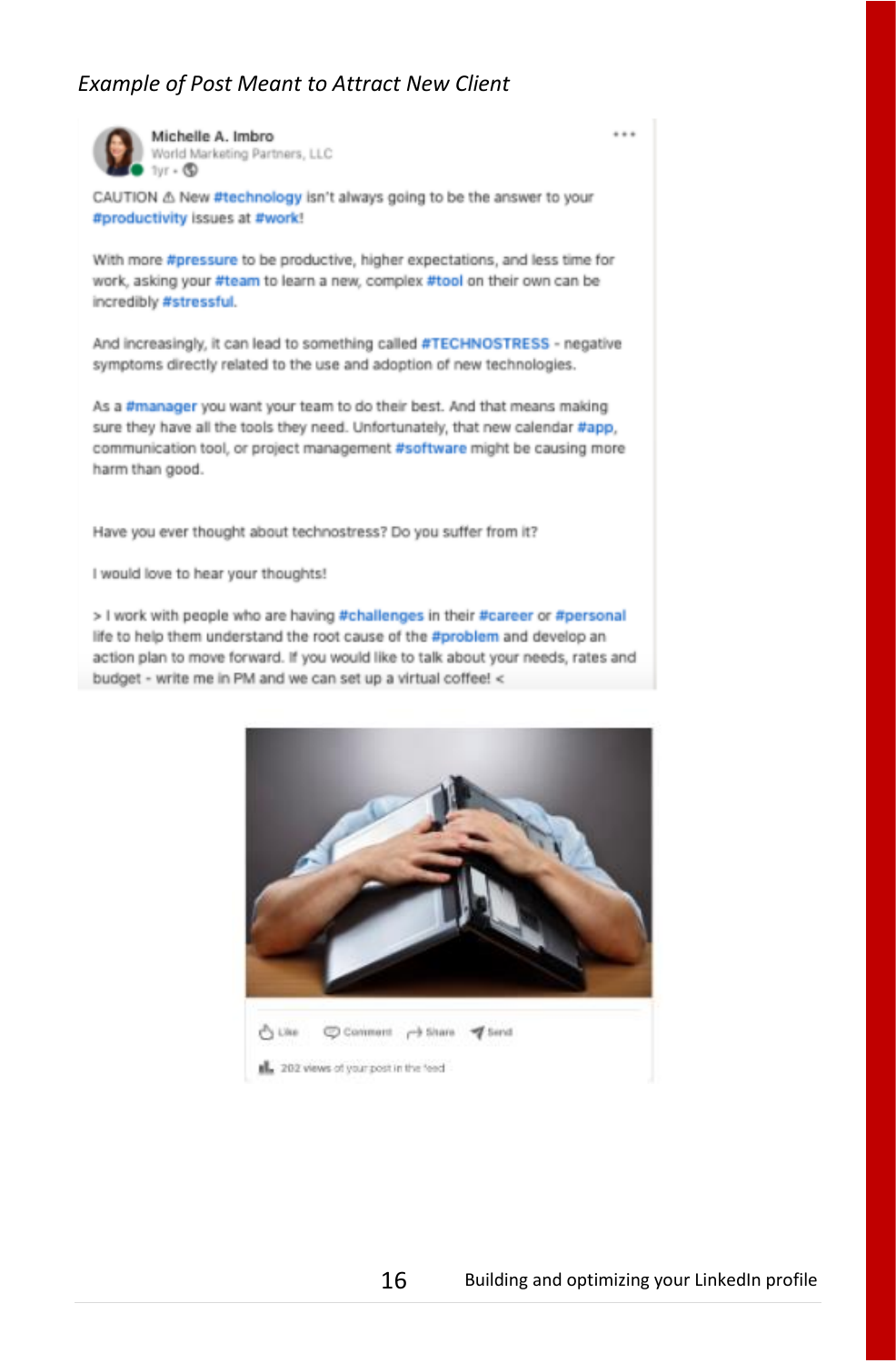#### **Build Your Network**

- Connect with as many relevant people as possible.
	- Connections include colleagues, employees, vendors, friends, etc.
- If you have a good connection, search within their network to connect with others.
- You do not have to accept all invitations. Be selective and remember that you are giving them access to your network. They most likely will use your name when connecting to others in your network so make sure you're ok with this connection.
- Connection Goals (Source: Ovations Digital):
	- 500+ connections for non-Executive level
	- CEO's should have 1k+ connections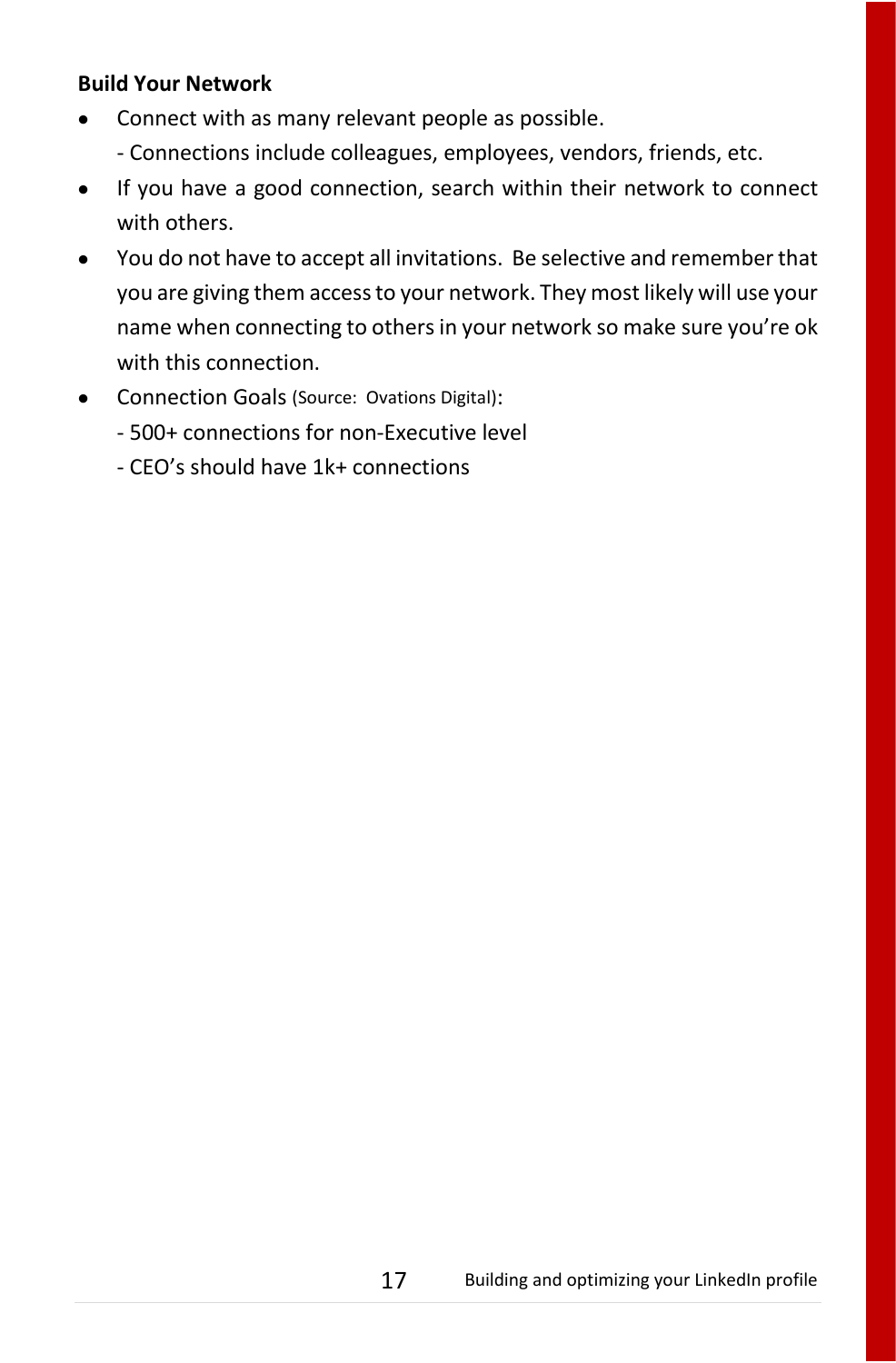# **ORGANIZING YOUR JOB SEARCH**

Looking for a job takes time and can be a tedious task without a proper job search strategy.

Before going through each of the following steps, let's look at the facts: between 70 and 85% people ended up in their current position thanks to networking<sup>3</sup>. So, make sure you spend at least 70% of your time building and leveraging a team of people (your network) that will help you land your dream job!

Now, let's go step by step:

#### **1. Know what you want (and write it down!)**

The first and most important part of your job search is to figure out what kind of job you want (and don't want!). Here are a few questions to guide you through this process:

- Which position(s) are you interested in?
- Where? Which city(ies)? How far/often from your home are you ready to travel?
- What type of job? Full-time, part-time, freelance, on-site, remote or a combination of on-site and remote?
- What type of company do you want to work for? A nonprofit, an agency, a firm in a specific industry, a large corporation, a small company, etc...
- Do you need your future employer to sponsor your visa?

<sup>3</sup> [https://www.linkedin.com/pulse/new-survey-reveals-85-all-jobs-filled-via](https://www.linkedin.com/pulse/new-survey-reveals-85-all-jobs-filled-via-networking-lou-adler/)[networking-lou-adler/](https://www.linkedin.com/pulse/new-survey-reveals-85-all-jobs-filled-via-networking-lou-adler/)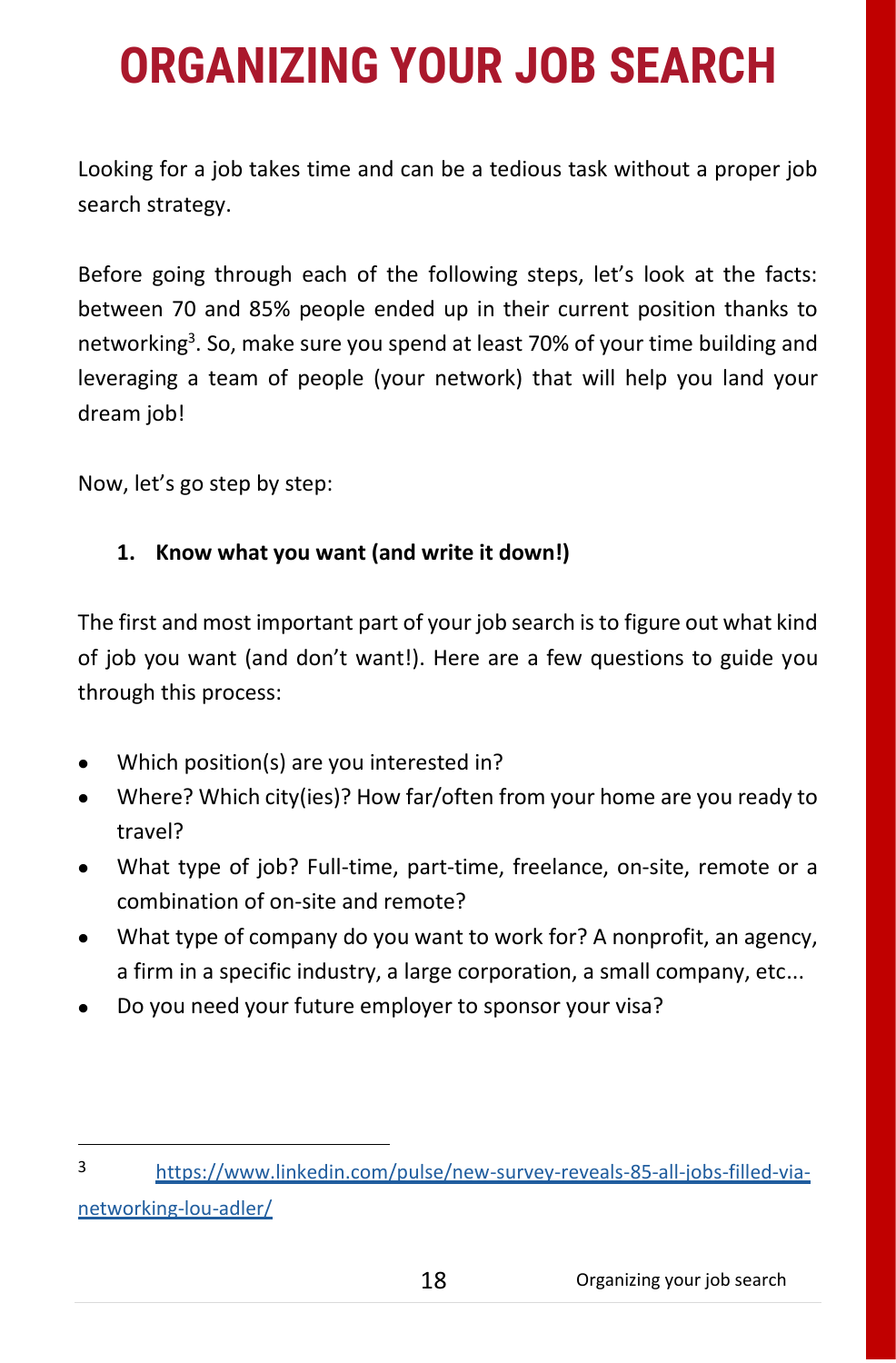Now that you found the answers to each question, write down your job search goals, share them with some people closest to you to get their feedback and make sure they align with your skill set, experience, values, ambition and your family constraints. At the end of this process, you must feel confident explaining your goals to people you don't know (yet).

## **2. Make (and update!) a list of target companies**

Now that you have clarified your job search goals, make a list of potential employers that can help you reach this goal. A simple Google search like "companies in city X in YYY industry" is a good place to start.

LinkedIn also has great search functionalities: For example, you can filter job postings according to the city you live in and/or the type of positions you are looking for to discover which companies are currently hiring in your area of interest.

But, consider also more focused job boards to help narrow your search and provide better results. Find out if there are job boards geared towards your industry or specific jobs. Or consider using job sites that focus on freelance or remote jobs if that's what you are looking for<sup>4</sup>.

Your list of targeted companies might be especially narrow if you need a visa sponsorship. Only 1 out of 16 employers in the U.S. hire international people and sponsor their work visa, so you should focus on them. Good news: There are also specific job boards to find sponsoring companies $5$ .

Your list of targeted companies must be dynamic and updated regularly, this is your compass to navigate your networking and job search journey!

5 <https://usponsorme.com/fr/> (in French[\) or https://usponsorme.com/en/](or%20https:/usponsorme.com/en/) (in English)

<sup>4</sup> <https://www.flexjobs.com/>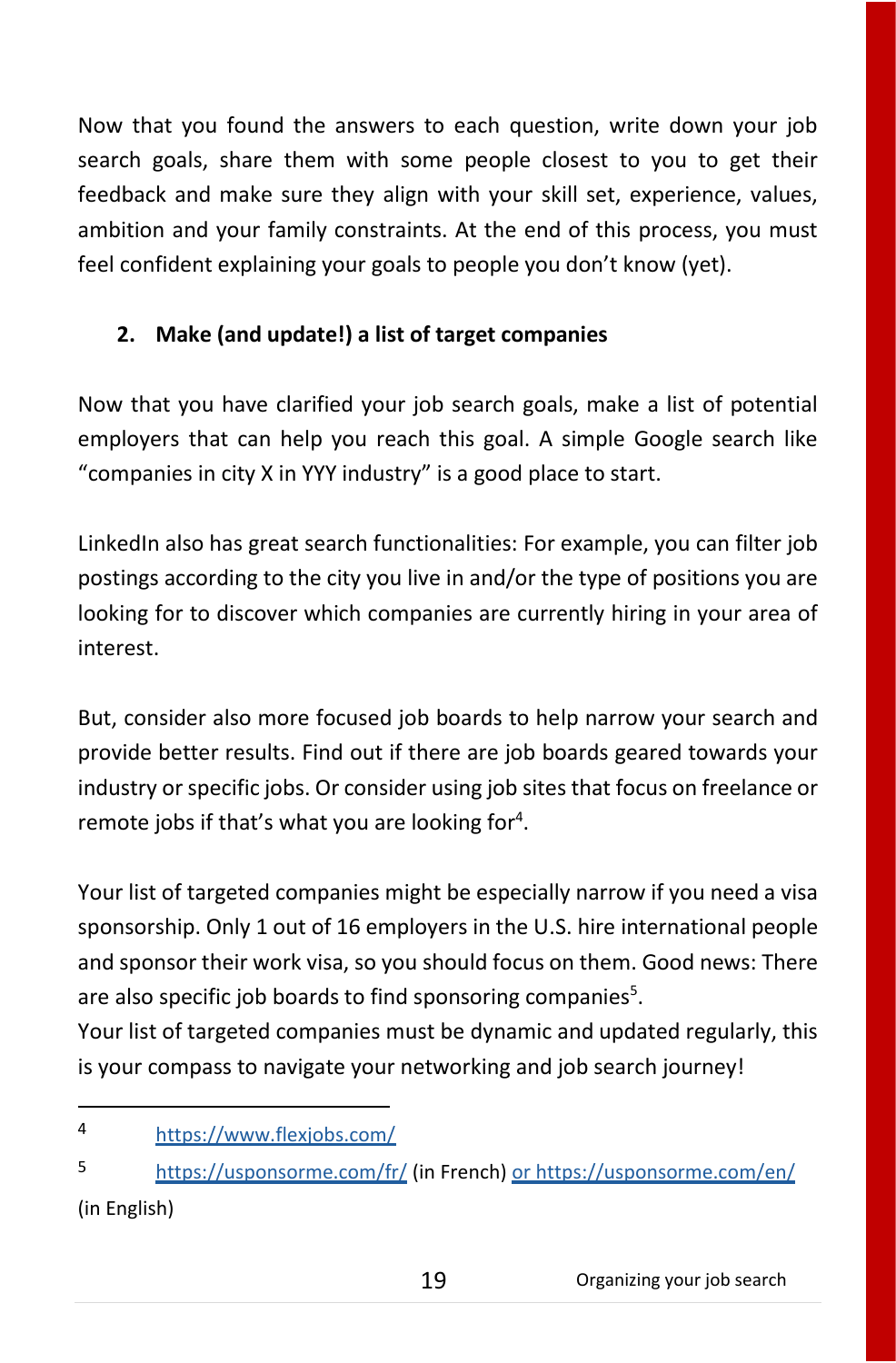## **3. Have your resume, cover letter and portfolio ready and customize them!**

A well formatted resume for the U.S. market (see relevant chapter in this guide) won't be enough to give you the best chance that your job application is read by actual people!

Many companies now use Applicant Tracking System (ATS) to filter qualified and non-qualified candidates. Make sure you include in your resume keywords that are relevant to your title and industry in any online application and follow the formatting instructions<sup>6</sup>.

If you make it past the ATS and your application is in front of human eyes, the hiring manager will be looking for signs that you researched the company and that you are truly interested in this role. Include reasons why you want to work at this company and in this position. Tell them what they will stand to gain if they hire you.

Depending on the type of role you are seeking, having samples of your work might be requested. If appropriate, you can build your portfolio with links to articles you have written, screenshots of a project you have completed, a report you compiled, a video you created, etc... Portfolios can be a personal website, a splash page such as about.me, or even a section in your LinkedIn profile.

### **4. Build your support team through networking**

For job seekers, networking is NOT trying to meet as many people as possible. It's about meeting a few well-connected people, your support team, who can

<sup>6</sup> <https://www.workitdaily.com/applicant-tracking-system-ranking>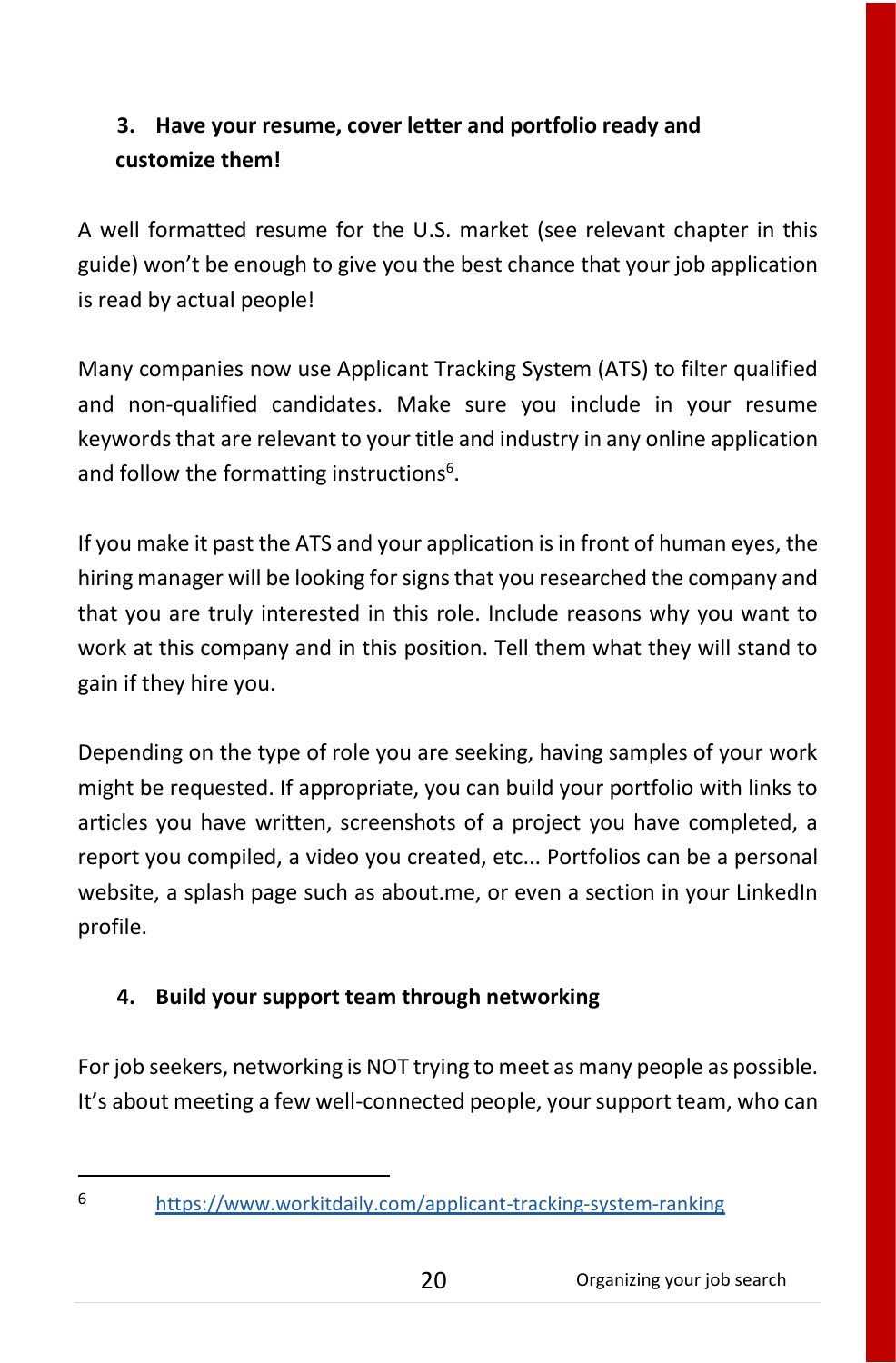vouch for your ability and who are willing to refer you to a few other wellconnected people.

Start with your closest circles (family members, friends, former colleagues/clients, sports mates…) and present your job search objectives to them. Do they know anybody in the industry/city you are interested in or somebody doing similar jobs?

Can they introduce them to you? You will be surprised by the high level of answers you get through these personal referrals!

You can use the same strategy with your LinkedIn contacts: use LinkedIn filters to identify your first- and second-degree contacts working at a company you are targeting.

You can also reach out to someone via LinkedIn or email for an informational interview. That may sound intimidating, but it does not have to be. It's a unique way to expand your network and potentially meet with people working at your targeted company. An informational interview is NOT a time to ask someone for a recommendation or a job, it is 20 or 30 minutes to sit down for a cup of coffee (virtual or not) to know more about their job or company.

To make networking even more effective, be sure to investigate industry events and professional associations that align more closely with your skill set. These events (virtual or not) are often held on a regular basis allowing a more natural way to network since you'll see people regularly and not just at a one-time event. Also, you are more likely to find people already familiar with your skill set and with job opportunities in this particular industry.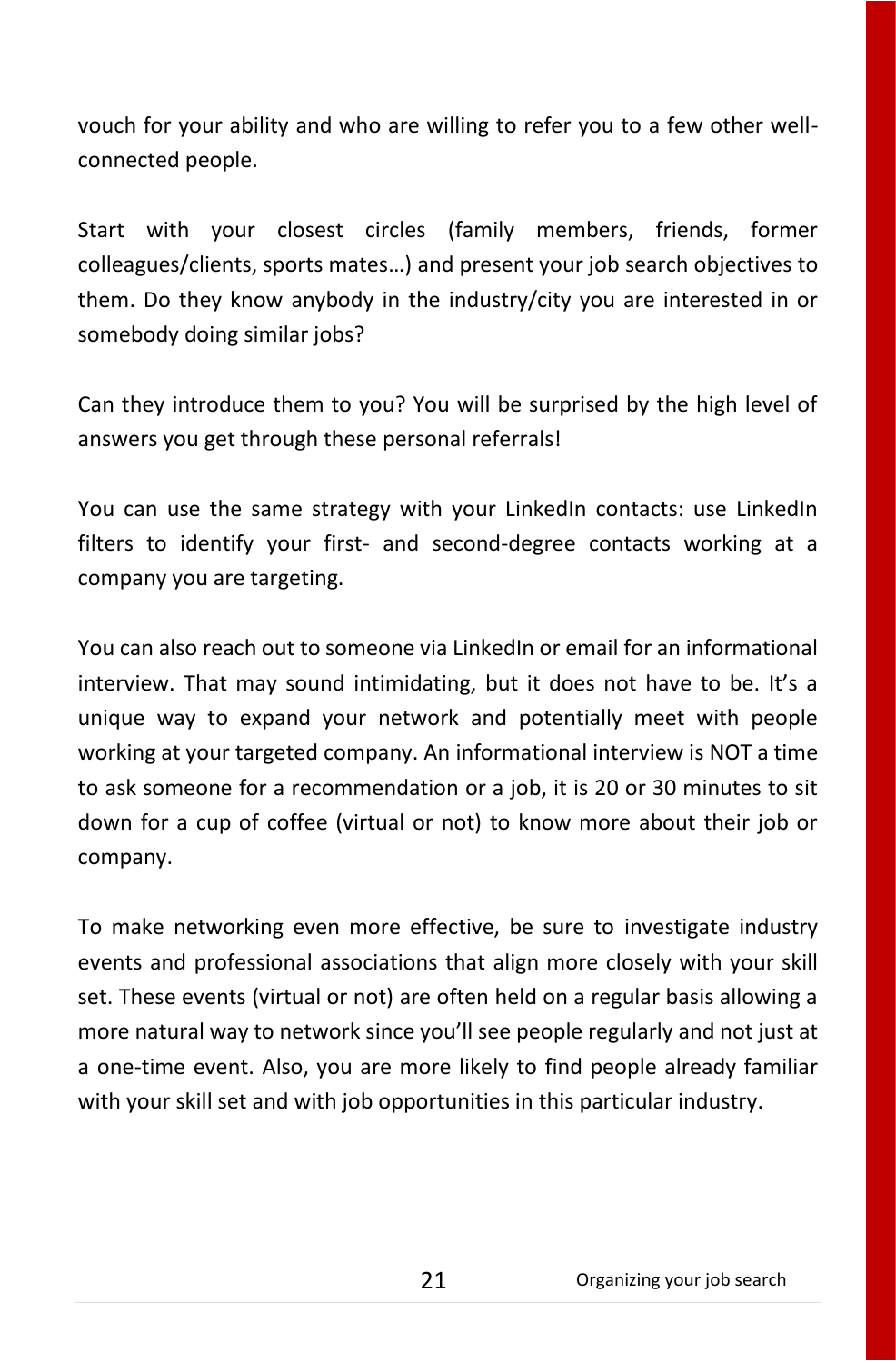#### **5. Follow up your progress**

Use simple templates to track your contacts and applications:

**Job search dashboard**: A simple one-pager with the logos of your targeted companies. Use a visual legend to follow the level of contacts you have at a specific company (see example below).



**Job application dashboard:** A simple table to track your different applications (see template below).

| <b>Job Title</b> | <b>Company</b> | Link to job offer | <b>Application process</b> | Internal recommandation | Interview date | <b>Follow up</b> |
|------------------|----------------|-------------------|----------------------------|-------------------------|----------------|------------------|
|                  |                |                   |                            |                         |                |                  |
|                  |                |                   |                            |                         |                |                  |
|                  |                |                   |                            |                         |                |                  |
|                  |                |                   |                            |                         |                |                  |
|                  |                |                   |                            |                         |                |                  |

#### **6. Conclusion and takeaways:**

A successful job search strategy is diverse but focused: Make sure you balance your time well between online applications and networking. Keep in mind that the latter is the most effective and can be used to increase the success rate of your actual applications.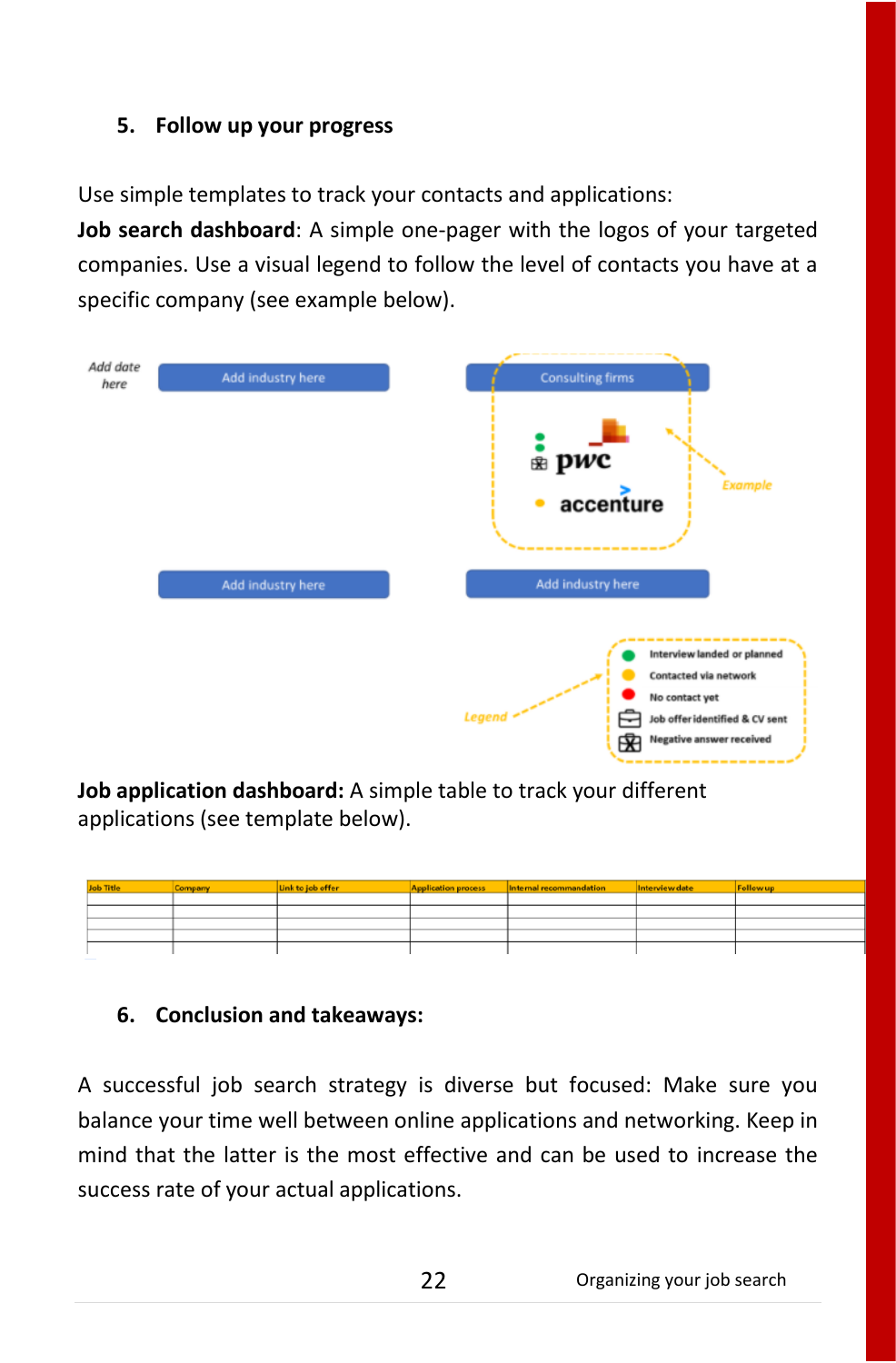When you do apply online, prefer quality to quantity: apply only to job applications that correspond to your goals and with a customized resume and cover letter.

Before filing a job application, use your network to identify a contact inside the company you can talk to know more about the company and the position, and if possible, refer you to the hiring manager.

Don't be afraid to adapt or fine-tune your goals to your targeted job market: The more you expand your network, the more you will understand the job market in your targeted ecosystem.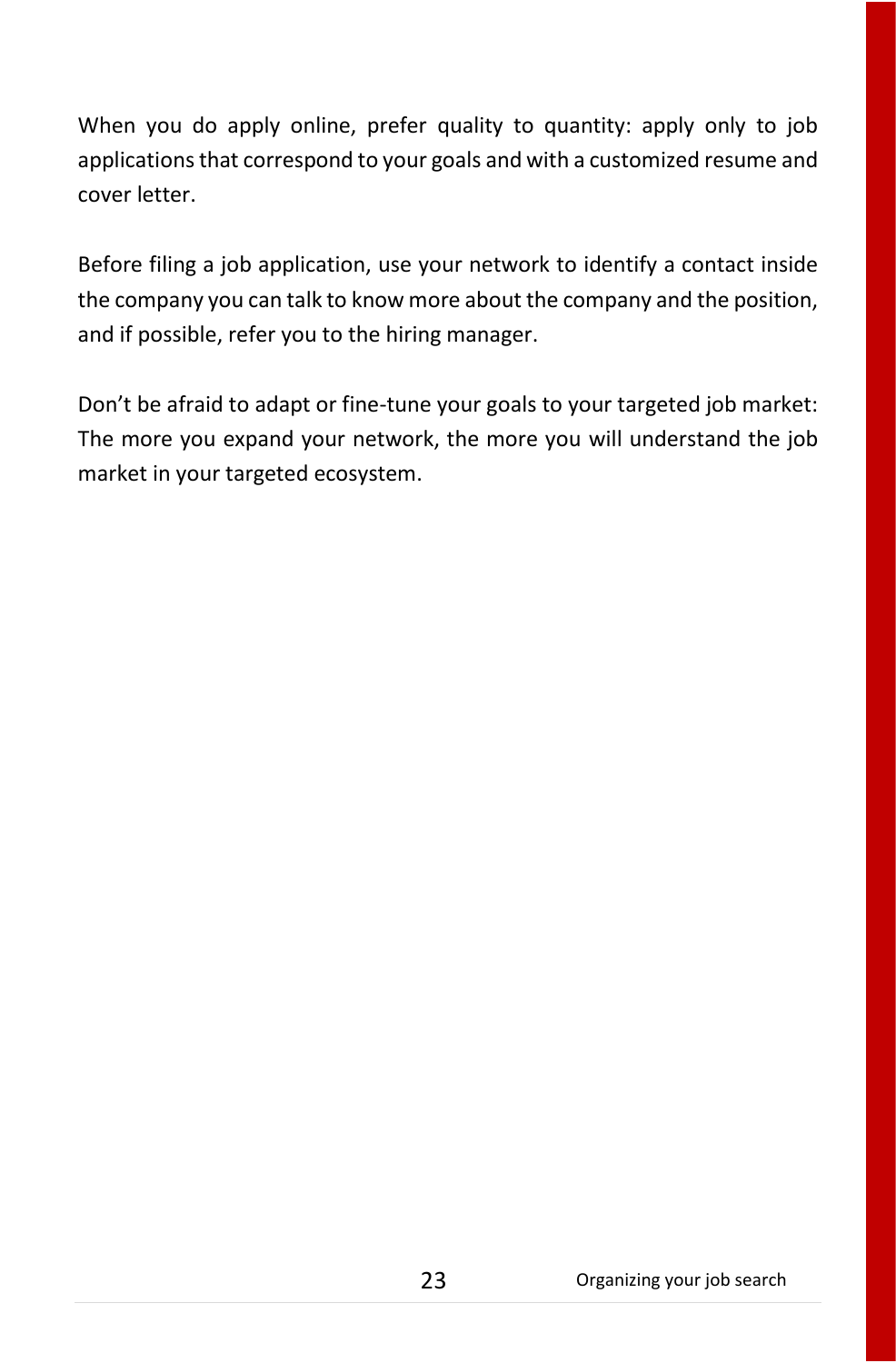# **TIPS FOR NETWORKING IN THE U.S.**

As mentioned in the previous. section, 70% to 85% of job offers in the U.S. are filled through networking and not through online applications. What does it mean for anyone looking for a job in the U.S.? Well, you will have to network to find your next job opportunity!

Now, don't worry, in the U.S. networking is part of the game. Everybody plays it, and it is totally acceptable to connect with people and ask them to schedule a conversation with you. Networking does not have to be an uncomfortable process, so don't be intimidated. It is like any other skill—the more you do it, the better you will be at it, and the more you prepare, the easier it will become.

Networking is about connecting with people, and like everything else, it helps to be sincere. See it as a puzzle. You define a main goal or job you would like to reach, then start contacting people in those areas. This person will refer you to another one, and so on, until eventually you are in front of a person who has the right opportunity for you.

The end goal of networking is to meet with interesting people and secure what we call "**Informational Interview**." An informational interview is a brief meeting (20 to 30 minutes) between a person who wants to learn about a career and a person working in that area. The purpose is not to get a job but to learn about the role, the industry, or the company of the person you're meeting.

#### **Here are some of the best ways to network for an informational interview:**

• LinkedIn: LinkedIn is the most effective and efficient tool to identify the right people to contact for an informational interview. You can see who is active in your field, who has the job you are looking for, and who the hiring manager is.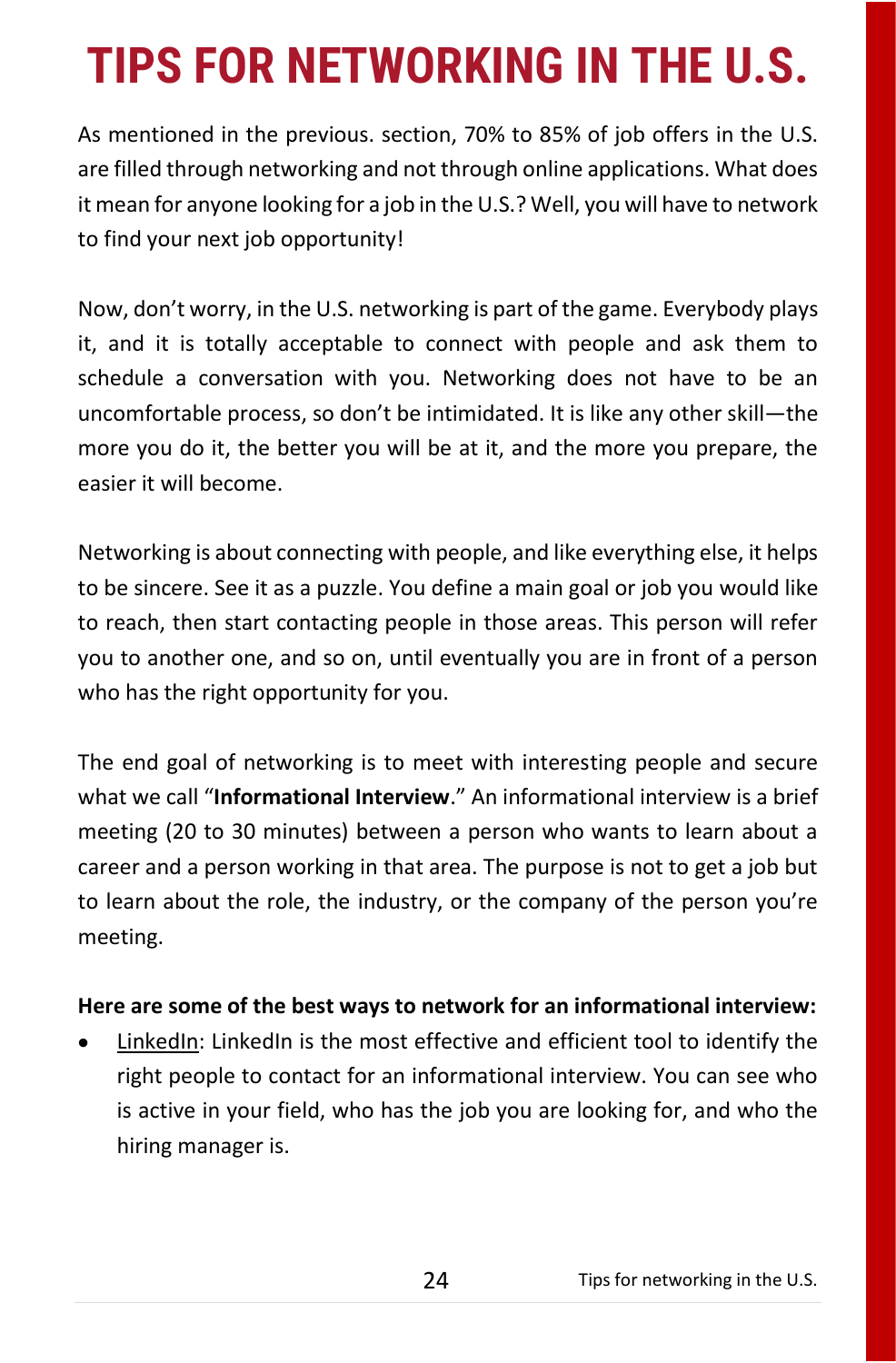- Networking events: They are great to meet people as participants expect to network. Ideally the best strategy is to attend one related to a topic focused on your career interest or personal interests so you will have a common topic for discussion.
- Panel discussions and other industry events: Panel discussions or other professional events are another great way to meet the right people. Not only can you target the industry, but you often have the list of the people presenting or attending and can prepare yourself to talk to them.
- Professional organizations: They are a great resource as well, as their mission is to build a network of people in the same field. It's a good idea to look at the member list in advance and to research the local leaders in the industry.
- Alumni networks: Alumni are always happy to help people from their school, so do not hesitate to check your local alumni list. You have something in common which is already half of the job done!
- Personal network: Don't underestimate the power of a personal network. It is always important that everyone around you knows that you are looking for an opportunity and **exactly what you are looking for**. You never know who they might know…

#### **The objectives of informational interviews can be to:**

- Learn about the required skills or experience to succeed in a specific position or a company.
- Learn about the local industry, and the networking opportunities for professionals in the field.
- Discover a field you never knew about or a hidden job market.
- Identify the culture and the potential fit within a company.
- Brush up on interviewing skills and questions.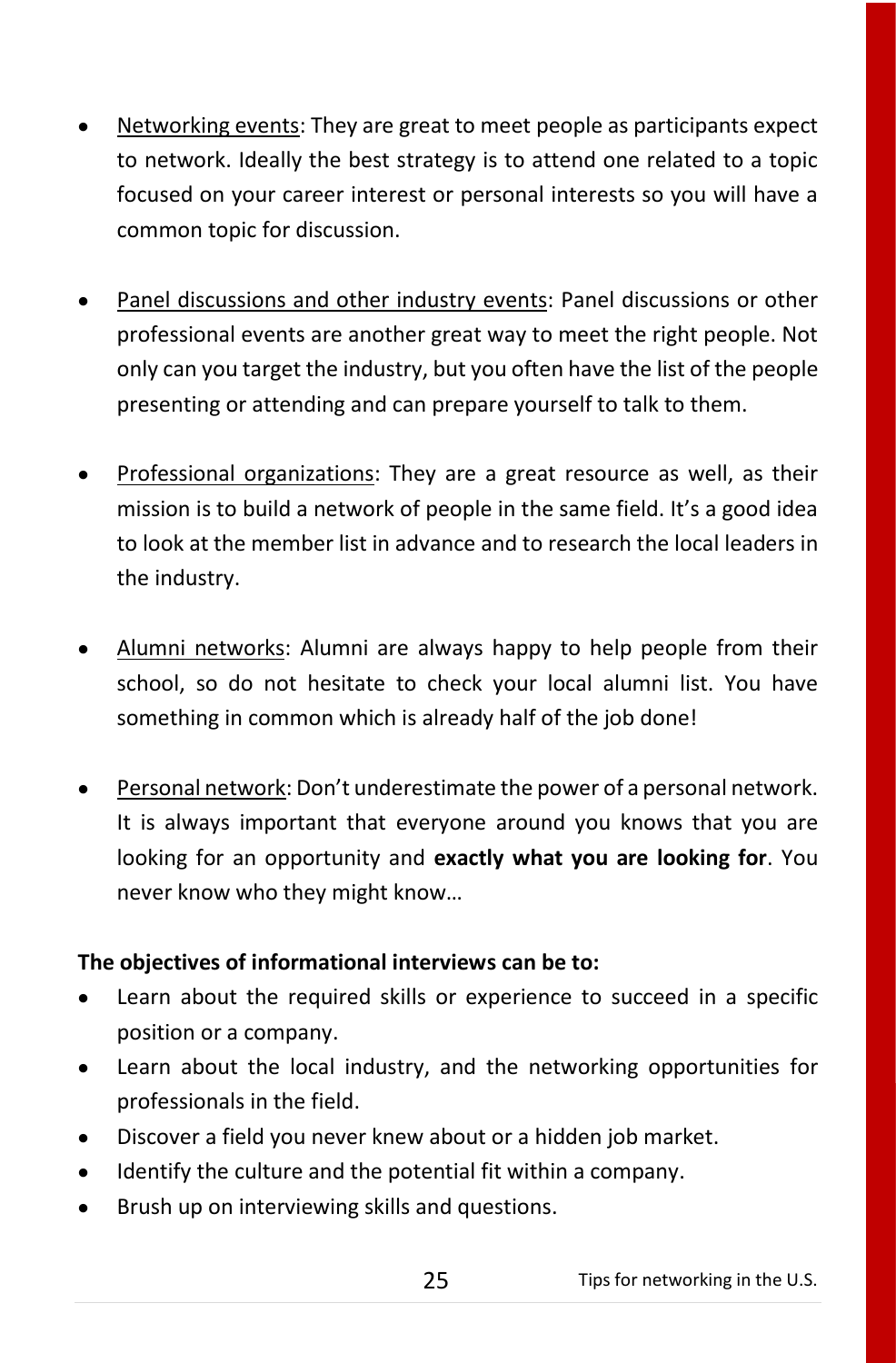- Learn how you can be an asset for a specific company or which problem you can solve for them.
- Increase your visibility, introduce yourself, potentially learn about internal opportunities.

#### **To be an effective networker, you should prepare the following:**

- **Your brand**: Understand why you are unique, know your skills and how you can solve problems for companies.
- **Your elevator pitch**: Have a three-sentence elevator pitch that describes your professional profile and what you are looking for. (See later chapter on this topic.)
- **Your target list**: Have a list of companies, industries, and titles you are looking for.
- **Your network**: Think about who in your network can help you connect with your targets.

#### **You can imagine three major phases in your job search journey:**

- Phase 1: *Exploring opportunities*: Learn about that industry, what it is about, the main actors. You can connect with any interesting profile at a company you targeted o an expert of the field.
- Phase 2: *Clarification & Validation*: You are looking to target people at your position level to learn more about the skills needed, the challenge, the culture, the interview process.
- Phase 3: *Strategic prospecting*: You are looking to connect with potential hiring managers to learn about open opportunities. You want to connect with people who are 1 or 2 levels higher than you.

#### **Steps for building a lasting job search network:**

- Do your research and prepare what you are looking for (*see above*).
- Send a request via email or LinkedIn.
- Follow up with a phone call if you don't receive a response.
- Schedule an informational interview.
- Send a follow up thank you note.

26 Tips for networking in the U.S.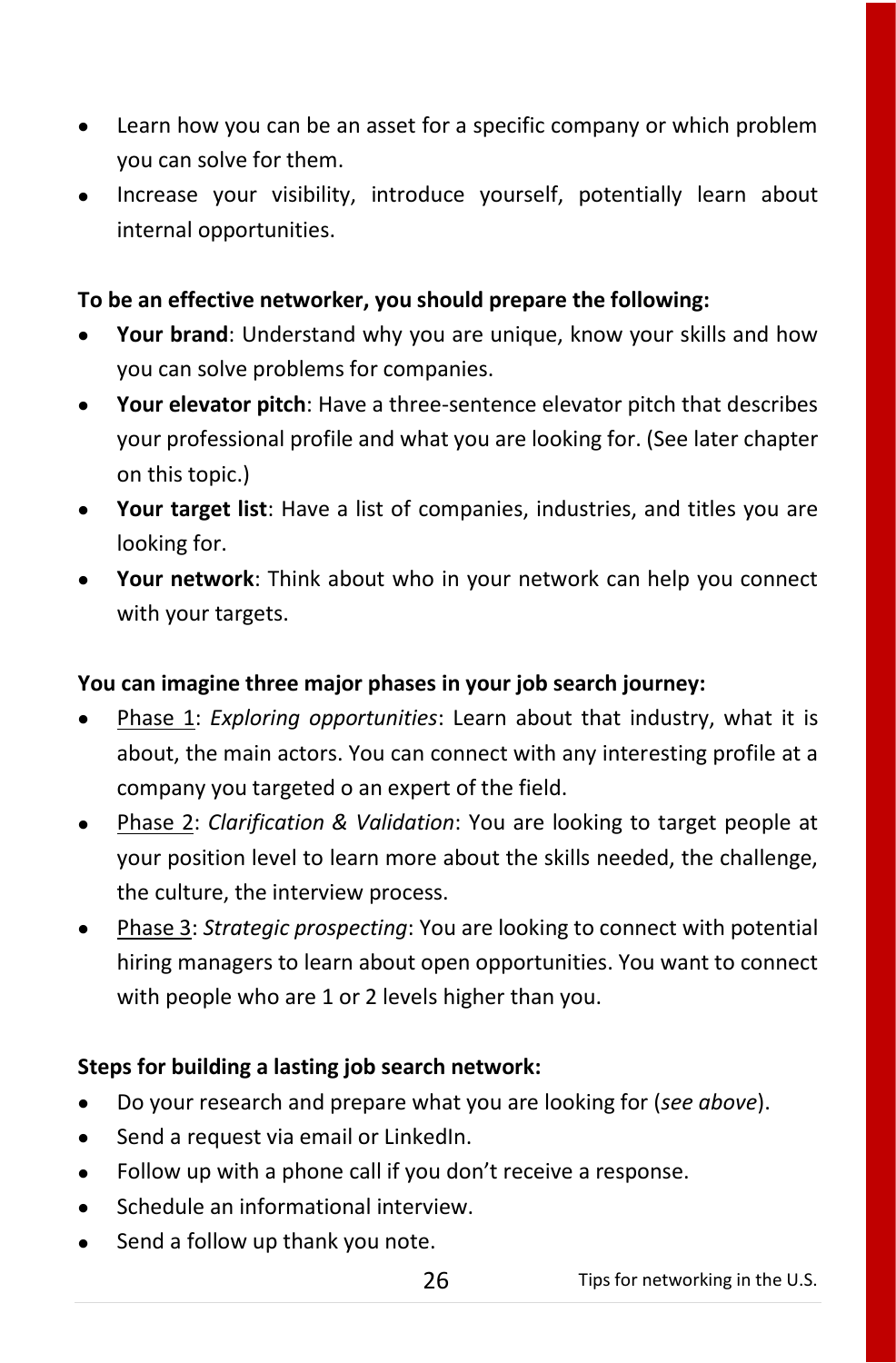Update the contact on your progress and stay in touch.

#### **Tips for organizing and tracking your networking meetings:**

It is good to set up a goal of talking to 25 decision makers. Then, create a spreadsheet to help keep track of your conversations:

| Why it is      |
|----------------|
| interesting?   |
| Planned follow |
| up             |
|                |

#### **Reach out and ask for an informational interview**

Remember that you are not asking for a job interview. You are reaching out to the person because you would like to have a conversation with them. When you send an email or LinkedIn request, be very specific and concise in your message:

- Appeal to their nature to help.
- Ask for something specific.
- Explain why you want to meet: make it clear you would like to learn more about their career history, perspective on the job or the industry.
- Personalize your request (why you chose them particularly) or who referred you.
- Do not make it sound like you are searching for a job.

### **How to redact an email or a message for asking for an informational interview:**

1st paragraph: Mention how you got the person's name and why you are reaching out.

2nd paragraph: Explain your background and what you are hoping to learn.

3rd paragraph: Ask for a convenient meeting time

The email/message needs to be short, precise and honest. This will ensure the best success! Also make sure to send a message to people who are active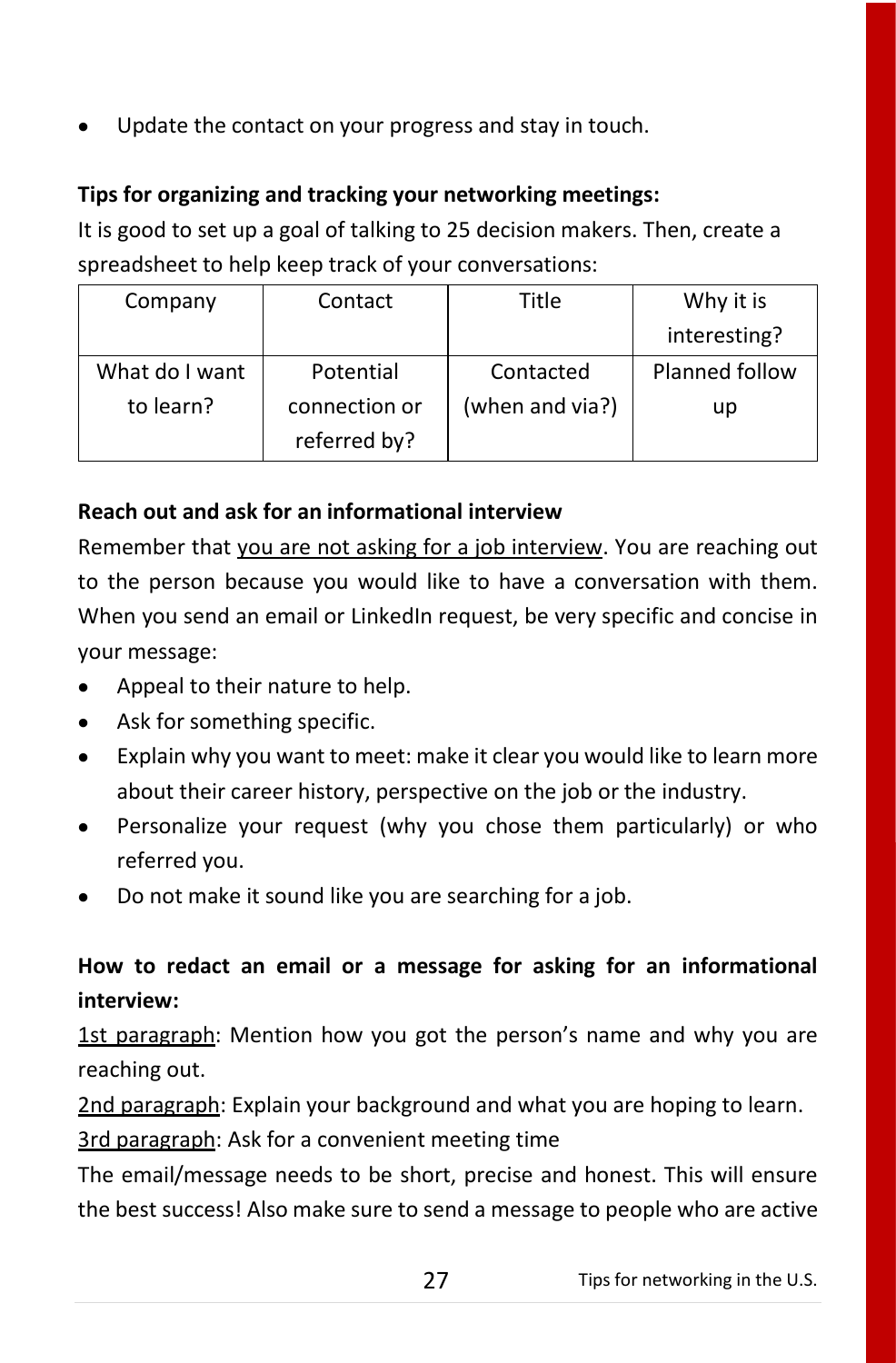or have a presence on social media. They are usually more receptive to this kind of offer.

#### *Example 1:*

"Hello...

I am reaching out because I was interested by your company and the type of position you are occupying, and I wanted to learn more about the reality of the job.

I will value your perspective on how to move forward... "

"I can only imagine how busy you are, so even 15 or 20 minutes for a cup of coffee or a virtual meeting would be greatly appreciated."

### *Example 2:*

"Dear Erin,

I am a college senior interested in working in Marketing. For the last year, I've been following your work for Bryan & Associates, and it's really impressive to me. I particularly loved your recent campaign in the Atlantic – that multimedia component was totally unexpected and effective. If you ever have 20 minutes or so, I would love to learn more about how you started to work in this field and what skills you believe are most relevant for the profession.

Thank you much, Leila"

#### **Follow up!**

People are busy. It doesn't mean they don't want to help you, it just means it is a matter of TIMING, so don't be discouraged if you don't get an immediate answer. It is common in the U.S. to send two, even three follow-up emails.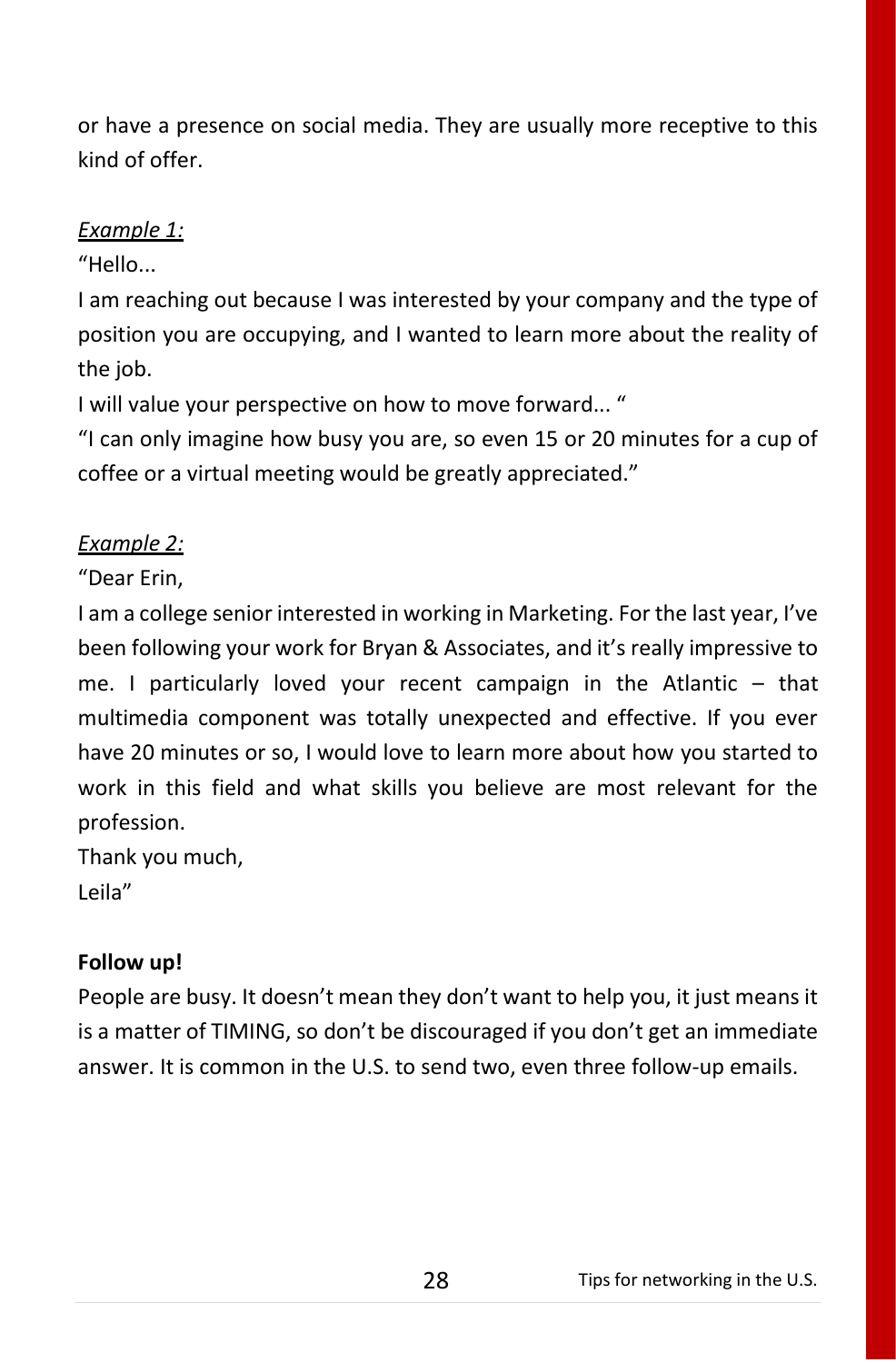### **Now you have an informational interview. What questions do you want to ask?**

#### **If you are in Phase 1 or 2: Exploring opportunities and clarifying directions:**

- How did you get into this work?
- What do you like the most about it?
- What do you like least about it?
- Describe a typical day/week?
- How rapidly is the field growing?
- What types of skills are needed to succeed?
- Where else can I find people who do this kind of work?
- Do you have any suggestions of other people I could contact?
- May I say you referred me?

#### **If you are in Phase 3: Strategic Prospecting**

- What are the commonly used titles for this position?
- What degree is recommended for this job?
- What degree or certificate will employers look for?
- What are the important buzz words to include in a resume or cover letter for this position?
- Which skills are most important for success in this position?
- What are the most important interpersonal characteristics for success in this position?
- What are some related occupations?
- What is the typical salary range for this region?
- What are the opportunities for advancement? To what position?
- Do you have any additional words of advice?

Embrace the networking journey! This is the most valuable skill you will learn during your job search and something you should always keep doing even once you are hired.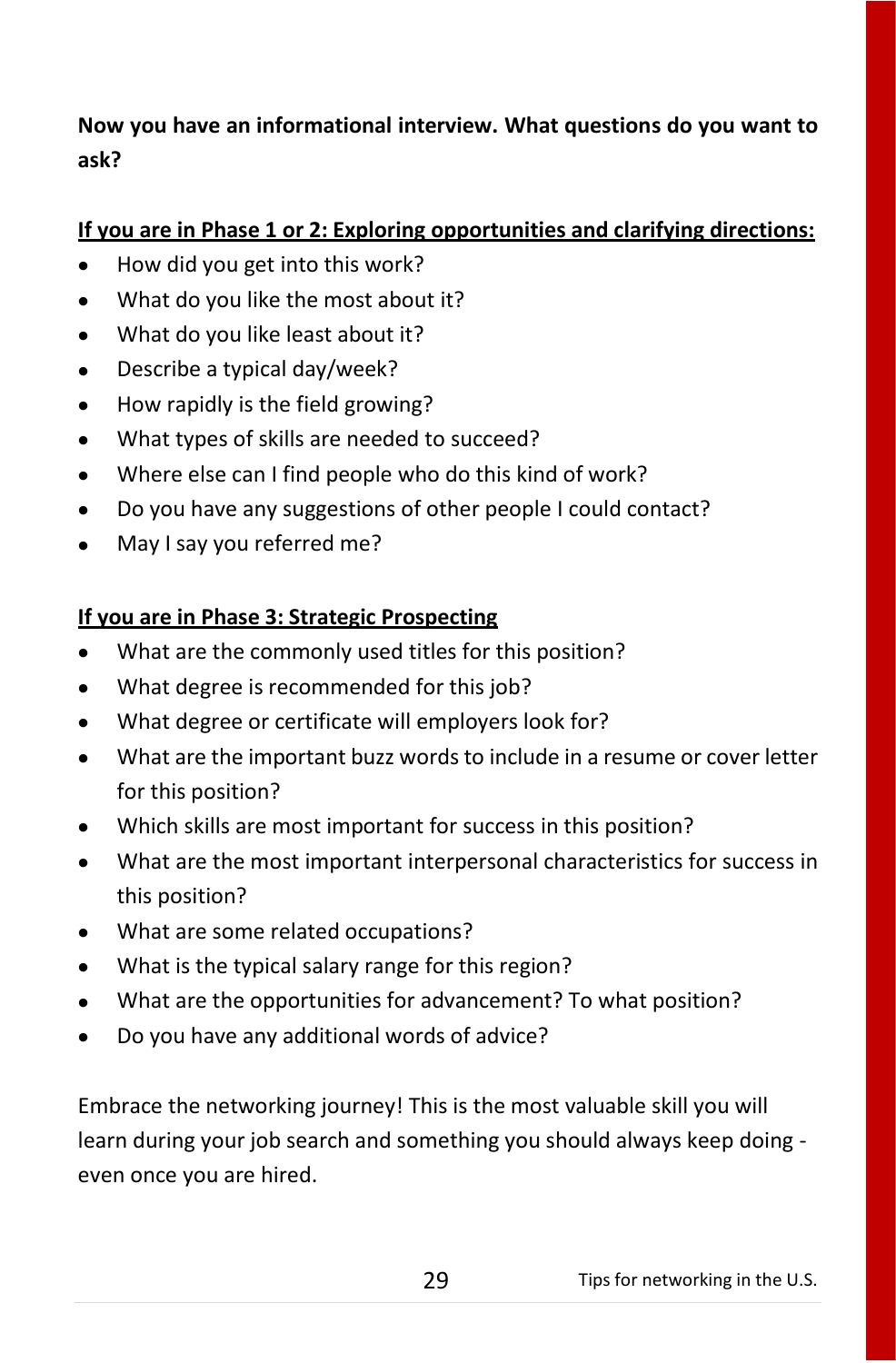# **HOW TO PITCH YOURSELF**

Unlike in the French culture, self-promotion is expected and necessary in the U.S. when you're looking for a job or seeking to advance your career. Though it may feel uncomfortable at first, with a good formula and some practice, you can learn to deliver a thoughtful, natural, and effective personal "elevator pitch."

#### **What is an "elevator pitch"?**

An elevator pitch is a 30-second presentation of yourself and your skills to a targeted audience (usually one person during a networking conversation) that answers the following questions:

- Who are you?
- What do you do? (Note: Even if you're not currently working, this is an opportunity to highlight your experience and skills.)
- What are you looking for? (Note: Adapt this to the person you're talking to.)

#### **When preparing your elevator pitch, keep in mind the following:**

- **Keep it short**! Remember that in the professional context people have short attention spans and generally want to know what you can do for them, so get to the point in 30 seconds.
- **Keep your tone confident, without being arrogant**. You want to explain what you do and some of your accomplishments, without bragging or exaggerations.
- **Be general, instead of technical**. Unless you're in a very sector-specific context, try to use general industry terminology that anyone can understand.
- **Emphasize what makes you unique**. The person you're speaking with should clearly understand how you stand out. (For example, multicultural, multi-lingual with a unique perspective on XXX)
- **End with what you're looking for**. Make sure you end with a clear message about what opportunity you're looking for or information you're hoping to obtain.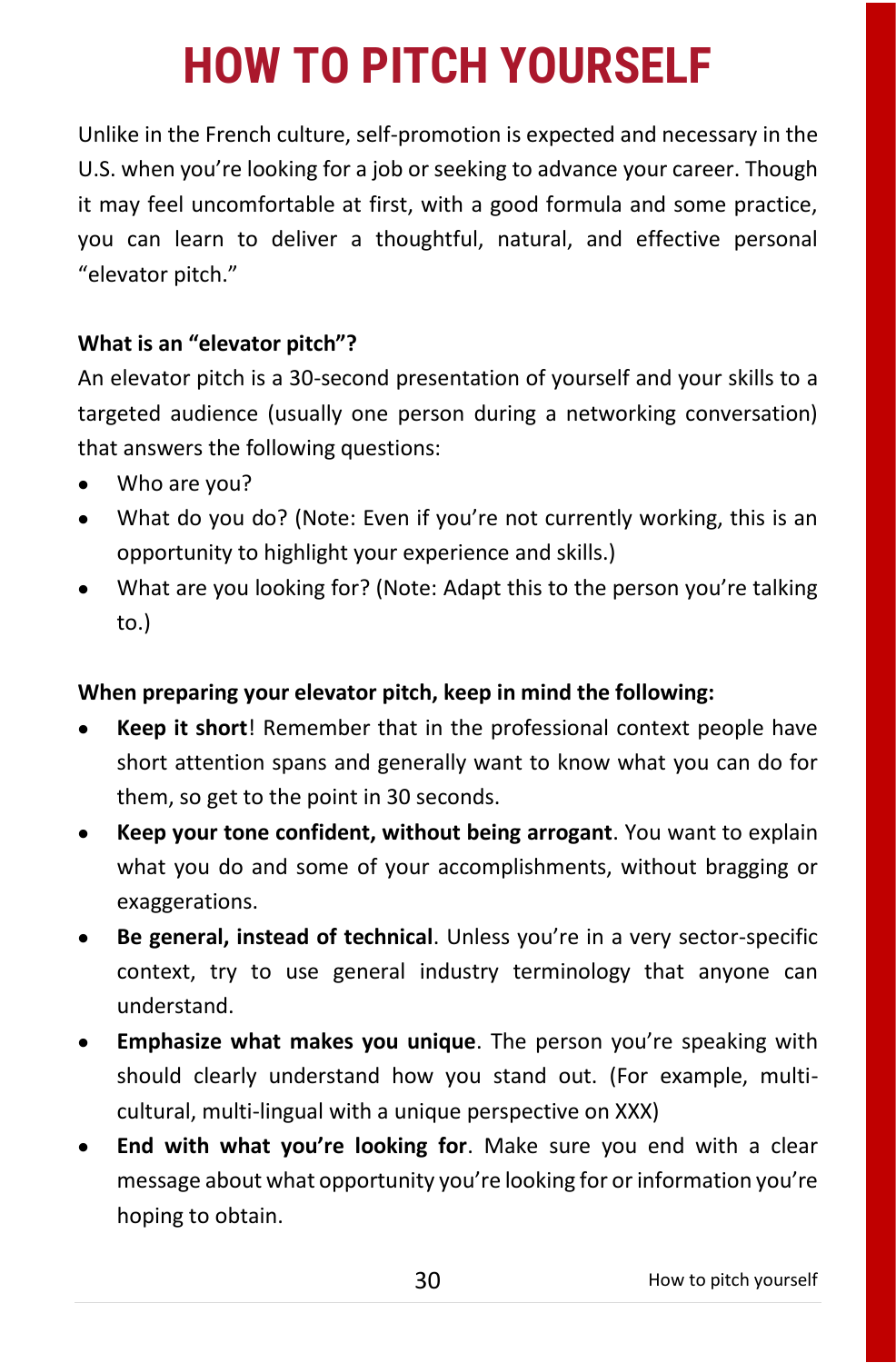#### **When delivering your pitch, keep in mind the following:**

#### • **Speak naturally**

Try to maintain a conversational tone. If your preference is to memorize your written pitch, try to practice it until it feels natural to say it aloud.

#### • **Speak slowly**

Though you might be nervous and worried about forgetting an important detail, try to keep a slow, thoughtful pace. You don't want the person you're speaking with to miss anything. (Note: Limiting your written pitch to about 75 words is a good way to make sure you don't have to rush through it.)

#### • **Express confidence**

Try to be conscious of your body language. Even the best scripted pitch can lose its effectiveness if you don't appear confident. Keep your chest high, shoulders back, smile, and use a strong speaking voice. (Note: Try to imagine that you're the person listening to the pitch and that you're happy to help in any way possible.)

#### **Additional tips**

#### **Practice!**

After you've developed a pitch focused on your background and goals, practice and refine it. Reading your elevator pitch out loud can reveal any mistakes or opportunities to adjust the language. If possible, ask a friend to listen and give you feedback.

You could even rehearse your pitch in front of a mirror or do a simple video recording so you can see and hear how you present yourself.

#### **Prepare a few versions of your pitch.**

Adapt to your audience: It's a good idea to have one general pitch that you can use at any moment, but you should also have a couple versions in your head so you can adapt to different situations (an interviewer, a former colleague, a new LinkedIn contact, etc…).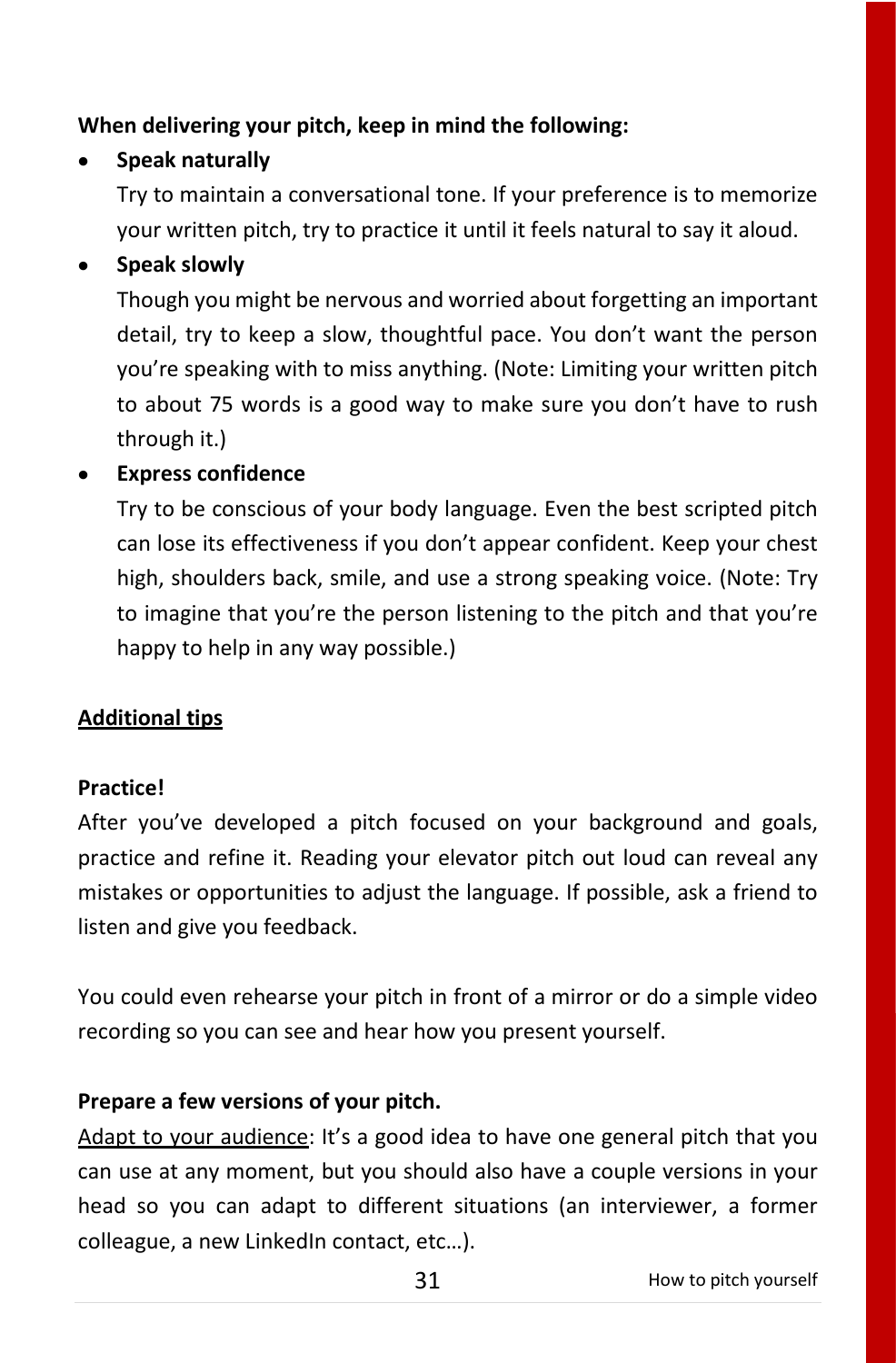Adapt to the amount of time available to present yourself: In some cases, you might only have 15 seconds to present yourself and in others you might have as long as a minute or two.

Adapt to the industry: For example, if you are approaching a start-up company's booth at a career fair, you could include why you're especially excited about start-up businesses. The more personalized your ideas are, the more likely you are to get a positive result from the conversation. It shows your respect for the listener's time and your interest in his/her industry.

#### **Don't forget to add a written pitch to your online profiles.**

Including a written version of your elevator pitch in your online profiles allows you to "introduce" yourself to employers virtually and can help recruiters find you in a targeted search. It can also generate higher quality contacts from employers since you are proactively addressing what opportunities interest you and your unique skills.

#### **Keep it fresh!**

Spend some time thoughtfully structuring your personal elevator pitch and update it every year or so. Doing so will benefit you the rest of your life and can lead to better conversations and more meaningful long-term professional connections.

#### *Sources:*

Forbes.com Indeed.com LinkedIn.com Learning Blog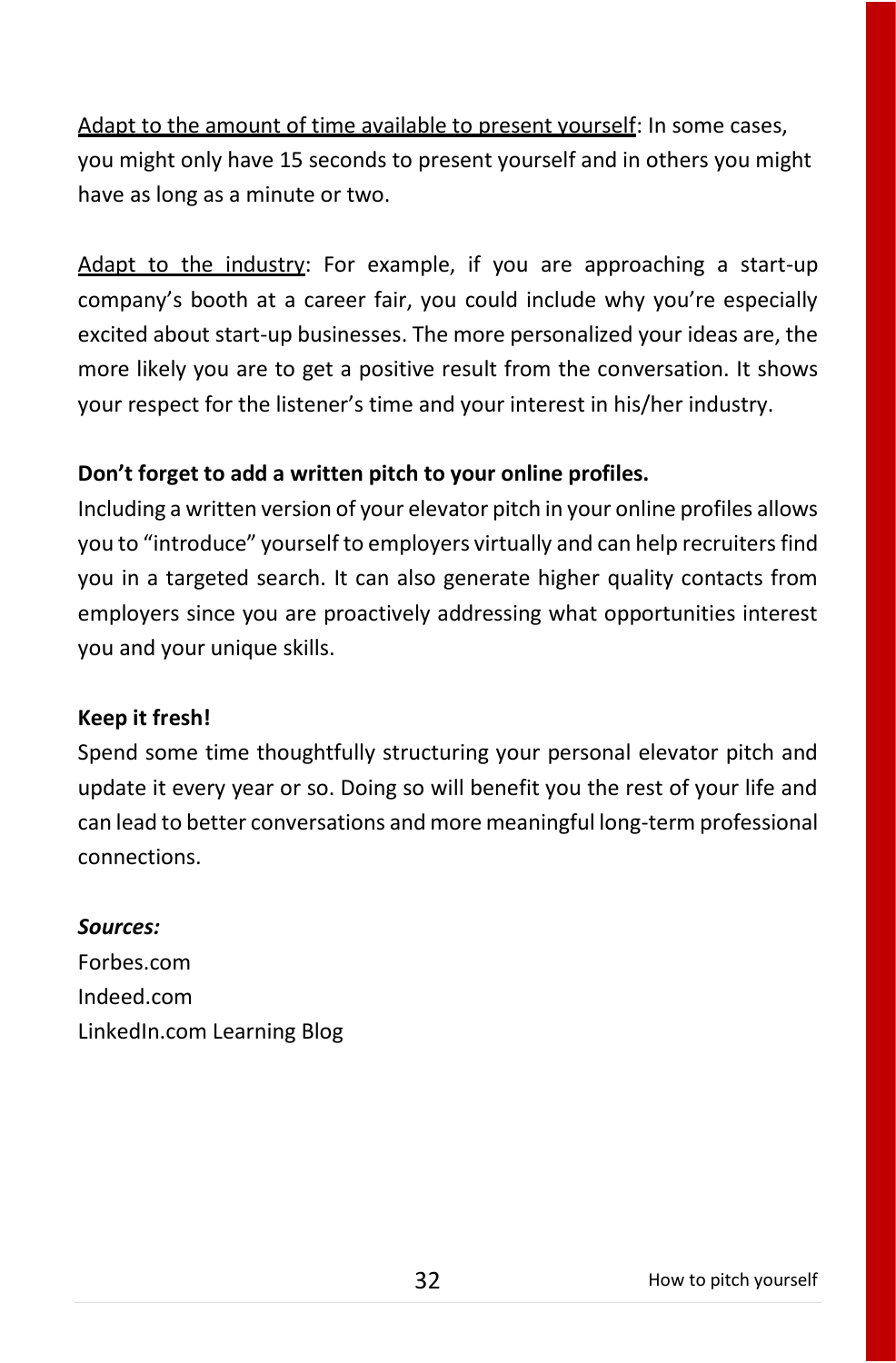# **PREPARING FOR AN INTERVIEW**

#### **In person:**

- Make sure to verify the address and how long it will take you to get to the interview location
- Arrive early minimum 15 minutes before- in case you have traffic issues

#### **On the phone:**

- Verify call-in number early
- Be somewhere quiet so you won't have background noise

### **Over video (Zoom, Microsoft Team, Blue Jeans etc...):**

- Check and test your computer sound and video
- Have the computer elevated at your head level, check the lighting, don't be in a place that's too dark
- If your background doesn't look professional, change the background by going into the settings of the tool you will be using
- Login 5 minutes before the start time

### **General tips**

#### **Do your research:**

- **About the company**: Check their website and social media pages. Also, check glassdoor.com where you will get information from people who have worked in the company, and also about salaries by position, feedback about interviews, etc…
- **About the role**: Make sure you carefully read the job description, try to find people on LinkedIn who have similar roles to see their background and key words they are using (might be different from where you are coming from).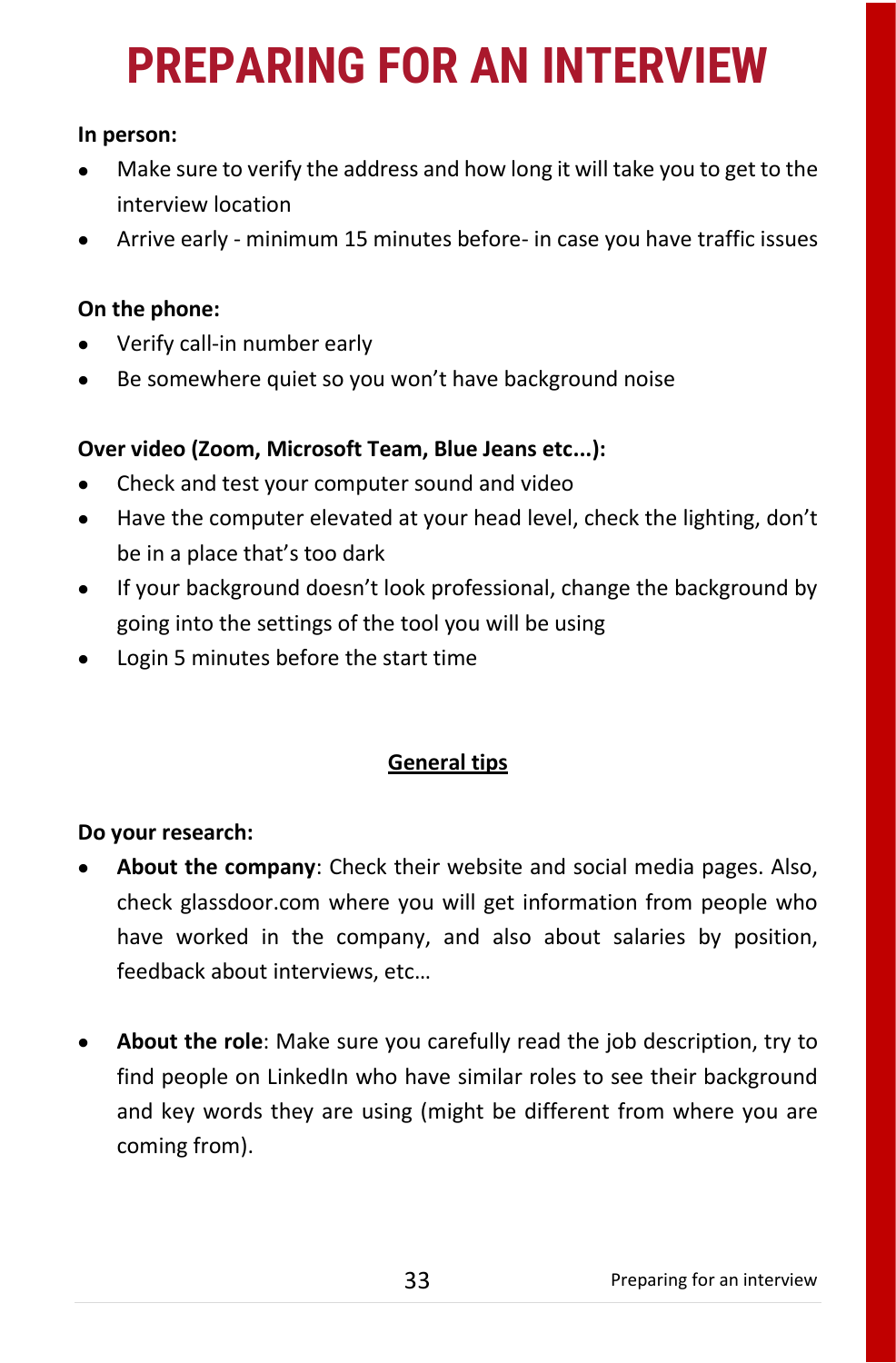• **About the interviewers**: Check the LinkedIn profile of your interviewers. That will help you understand their background, where they went to school, what languages they speak and even their interests. This is really good information to "connect" with the interviewers

**Attire**: Dress up! Appearance is important. You get one chance on your first impression.

Also: SMILE even if you just talking over the phone, we can hear you "smile".

**Practice**: Interview with a family member or a friend, practice how you speak, answering questions you may get. Write down talking points if that helps and read out loud what you'll say. Know what you wrote on your resume, and make sure you can give specifics about your experience. Provide data and results from your previous jobs.

#### **Most common interview questions**:

- Can you tell me about yourself?
- What do you know about our company?
- Why are thinking about leaving your current job?
- Why did you apply to this position?
- What interests you about this job?
- Can you describe your work style?
- What do you consider to be your greatest strength?
- What do you consider to be your weaknesses?
- Where do you see yourself in 5 years?
- What are your salary requirements?
- Is there anything we didn't cover that you want to add?
- Do you have any questions for me?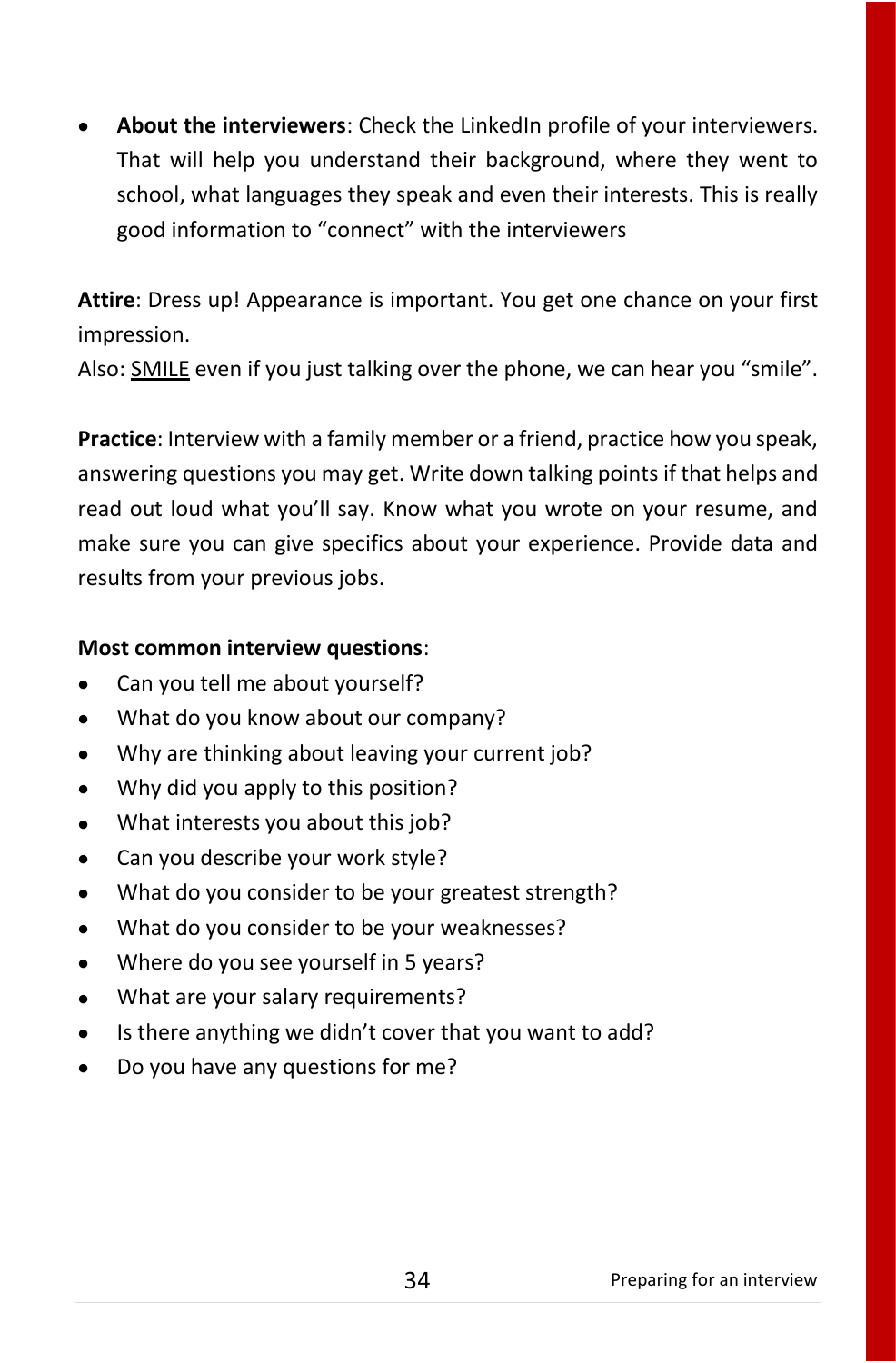#### **Prepare questions you will ask in the end of the interview, for instance:**

- What are your priorities?
- What would you like to see the new hire do in his/her first 90 days?
- What is the culture of the company? Department?
- What does it take to be successful in this role in your opinion?

**Send a thank you note** after the interview. Reiterate your interest in the role and what you can contribute to the company.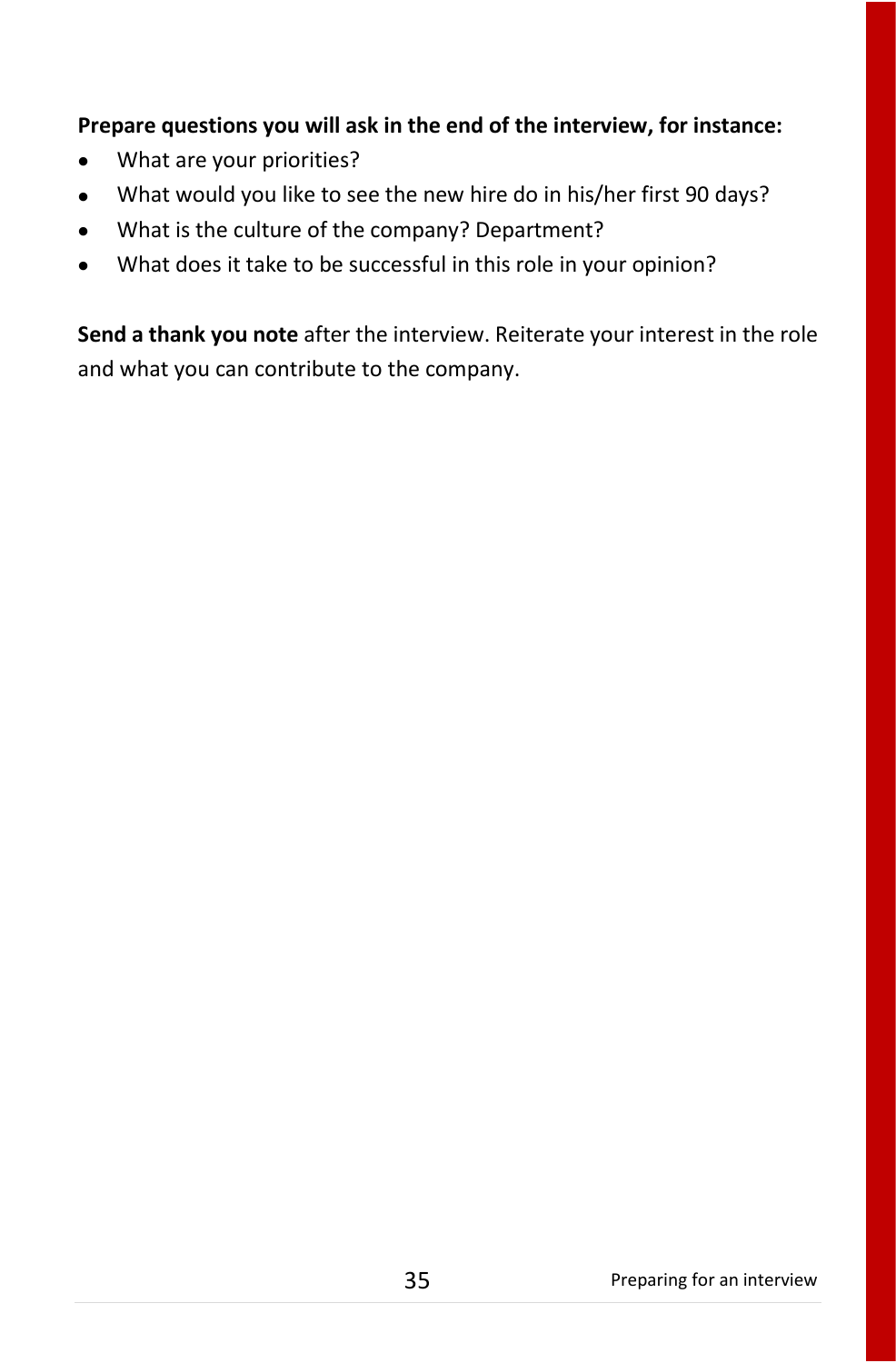# **KEY CULTURAL DIFFERENCES BETWEEN FRANCE AND THE U.S. IN THE PROFESSIONAL WORLD**

The United States is a country that offers countless professional opportunities provided you know how to seize them. To do so, it is important to better understand the local culture and adjust your approach accordingly. If you are among those who believe French and American business cultures are very similar because both are Western countries, you will be quickly surprised.

To help you prepare for your professional journey in the U.S. before you leave France, here are a few important cultural differences to keep in mind:

#### **Diplomas:**

The concept of Grandes Ecoles is not known or understood by American recruiters, thus unfortunately a degree from Polytechnique or HEC will not make your job search any easier. The most recognized and acknowledged degrees in the U.S. are master's degree (5 to 6 years of studies), MBA (business), JD (law) and Ph.D. There is no equivalent to the HDR (Habilitation à Diriger des Recherches) in the U.S. While HDR is the highest academic degree one can obtain in France, in the U.S., Ph.D. remains the highest degree.

### **Communication:**

- Don't be worried about your accent when speaking English. Americans are fairly used to different regional and international accents in the workplace. (In fact, the French accent is usually considered quite "charming"!)
- In the professional context, Americans are direct and pragmatic communicators. Don't expect them to understand le "second degré" or irony. Speak clearly as they will take you at your word, and don't count too much on nonverbal communication: What is not said is not heard.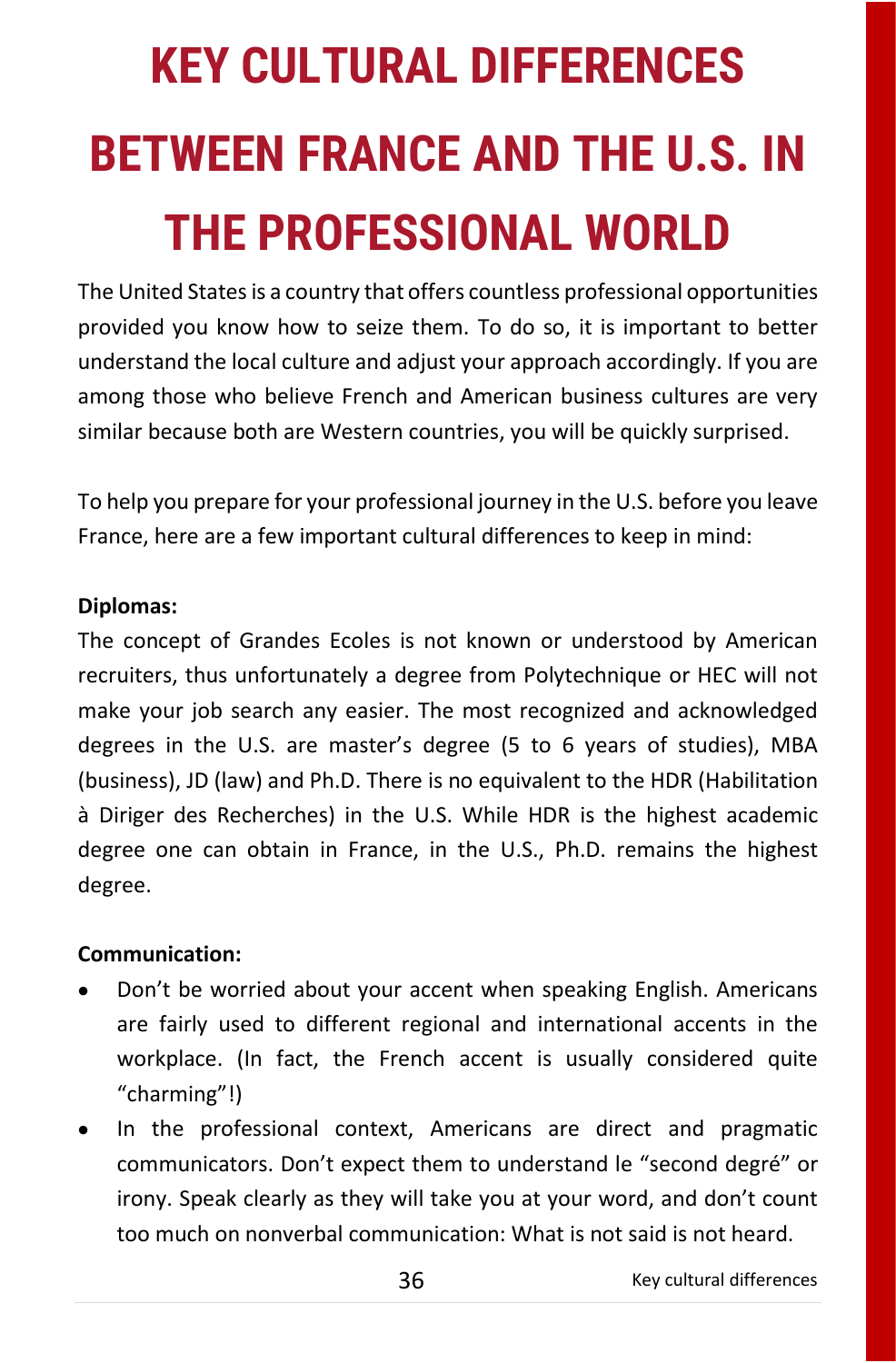#### **Time management and meetings**:

- Punctuality is praised and practiced. Meetings have a firm start and end time, and there's an expectation that everyone is respectful of the schedule.
- Out of consideration for everyone's time, the meeting organizer will set a clear agenda and make sure all participants follow it.

#### **Working with Americans**:

You are expected to be both a team player and to perform well individually by contributing ideas and actions. Your manager might not have technical skills in your industry but has proven being a skilled manager. His or her job is to create and manage the best team possible to meet the organization's objectives.

#### **Additional references**:

#### **For a scientific analysis**:

Baudry, Pascal (2000). French and Americans. The Other Shore.

#### **For a better understanding of the American culture**:

Althen, Gary & Bennett, Janet (2003). American Ways.

#### **To know how Americans see the French**:

Platt, Polly (2205). French or Foe?

#### **For fun**:

Stanger, Ted (2004). Sacrés Américains! Nous, les Yankees, on est comme ça!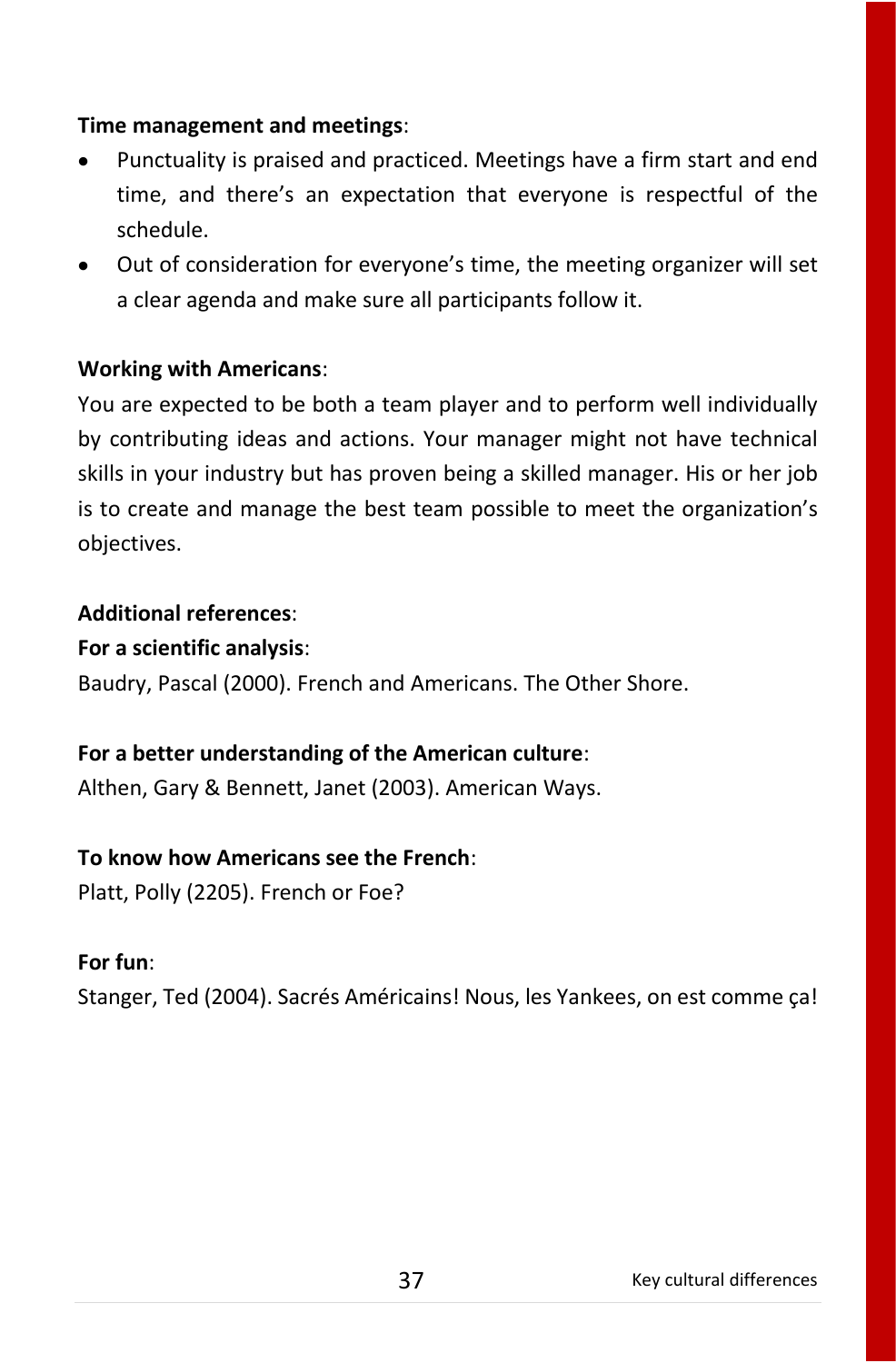# **THANK YOU TO OUR U.S. JOB SEARCH GUIDE CONTRIBUTORS!**

- [Eliane Karsaklian,](https://www.linkedin.com/in/elianekarsaklian/) Social Psychologist, Cultural Strategy & Diversity Expert
- [Anne Pansard,](https://www.linkedin.com/in/anne-pansard-2181992/) Cross-Border Attorney, Pansard & Associates
- [Myriam Le Cannellier,](https://www.linkedin.com/in/dsmlexecutivesearch/) Co-Founder and Director, DSML Executive Search
- [Michelle Imbro,](https://www.linkedin.com/in/michelle-a-imbro-9ab52b6/) Founder & CEO, World Marketing Partners LLC
- [Severine Jeulin,](https://www.linkedin.com/in/severine-jeulin/) Director of New Product Development Personal Care, Elé Corporation
- [Jenny Partouche,](https://www.linkedin.com/in/jennypartouche/) International Business Development Officer, Québec Government Office in Chicago
- **[Mariam Huss,](https://www.linkedin.com/in/mariamhuss/) Founder and Managing Director, Axxum Consulting LLC**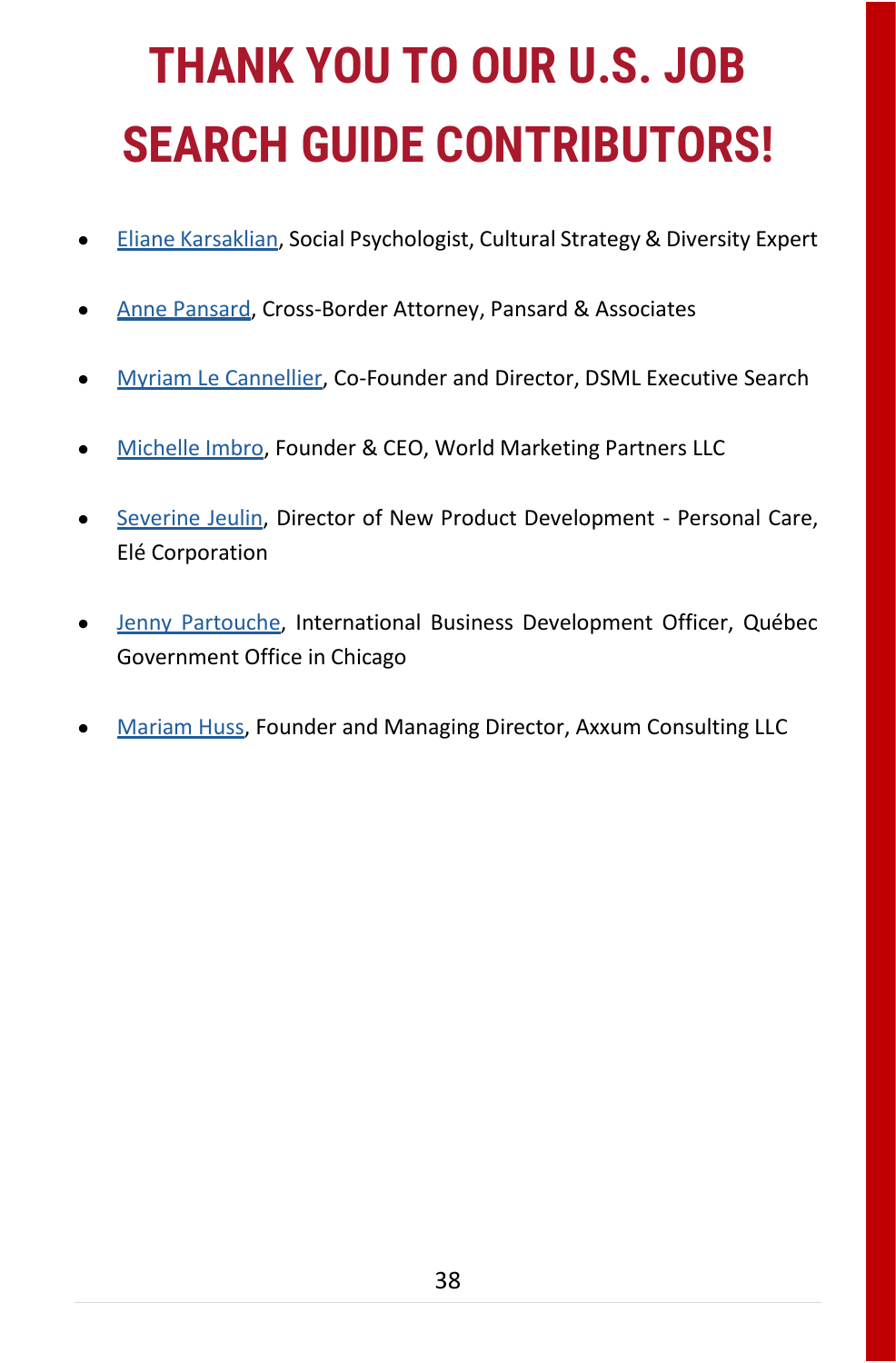#### **About the FACC-Chicago Professional Mentoring Program**:

The French American Chamber of Commerce of Chicago's Professional Mentoring Program helps candidates articulate and implement a job search strategy when they have recently relocated to the U.S. or after a pause in their career. A network of volunteer mentors connected with the FACC offers support and guidance to candidates as they think through their career advancement and identify professional opportunities.

[Learn more here,](https://www.facc-chicago.com/committees/professional-mentoring-program.html) or contact [Andrea Jett,](mailto:ajfletcher@facc-chicago.com) FACC-Chicago Executive Director.

#### **Find out more about the FACC of Chicago**:

Website[: www.facc-chicago.com](www.facc-chicago.com) Social Media:

- [Facebook](https://www.facebook.com/faccchicago)
- [LinkedIn](https://www.linkedin.com/company/french-american-chamber-of-commerce-chicago-chapter/)
- [Instagram](https://www.instagram.com/faccofchicago/)
- [Twitter](https://twitter.com/FACCchicago?ref_src=twsrc%5Egoogle%7Ctwcamp%5Eserp%7Ctwgr%5Eauthor)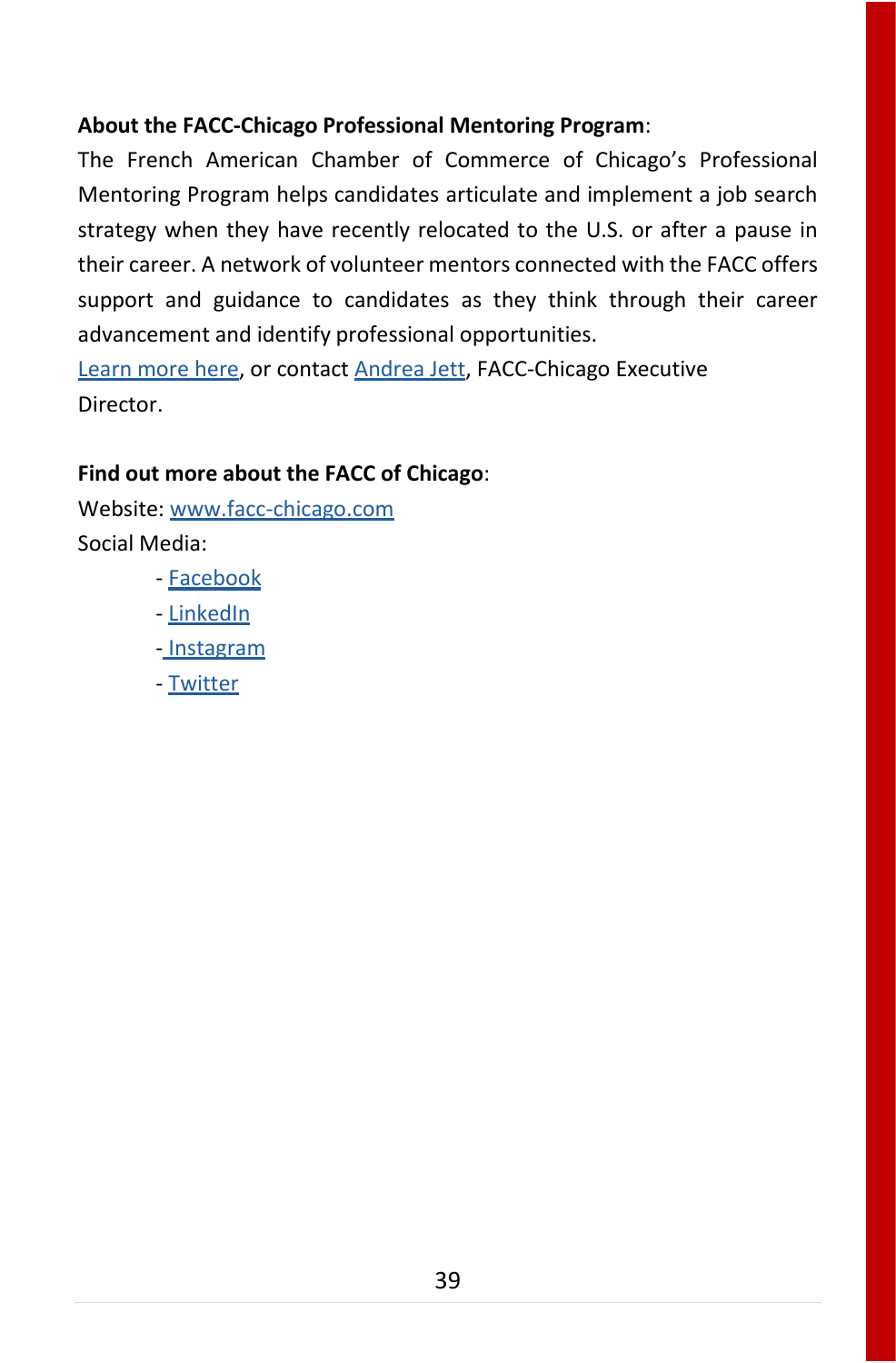#### **Annex 1**

### **Jane Doe**

1000 N Michigan Avenue, Unit 000 – Chicago IL 60600 – 312 312 312 Linkedin profile link – jane.doe@gmail.com

### **Profile**

Strategic, mission-driven trilingual (English-French-Spanish) business development leader with a track record of visionary and tactical successes, resulting in a wide variety of accomplishments in chemical and medical device manufacturing companies. Engaging, results-oriented, decisive leader, with proven success in concept-to-execution and turnaround. Expertise in managing organizational change across the value chain to achieve maximum results. Inclusive leader that operates with a sense of urgency and thrives in dynamically challenging environments requiring strong leadership, team building, lean practices and focused decision making.

# **Core competencies**

- Project Management
- Identification & Integration of Mergers & Acquisitions
- Six Sigma / Lean Manufacturing / 5 S
- Driving Clients Partnerships
- Business Development and Voice of Customer
- Negotiating Skills

# **Professional Experience**

#### *Company A , location 2015 – present*

A leader in…. with headquarters in New York and offices in 50 countries. Company A serves a variety of clients in the areas of ……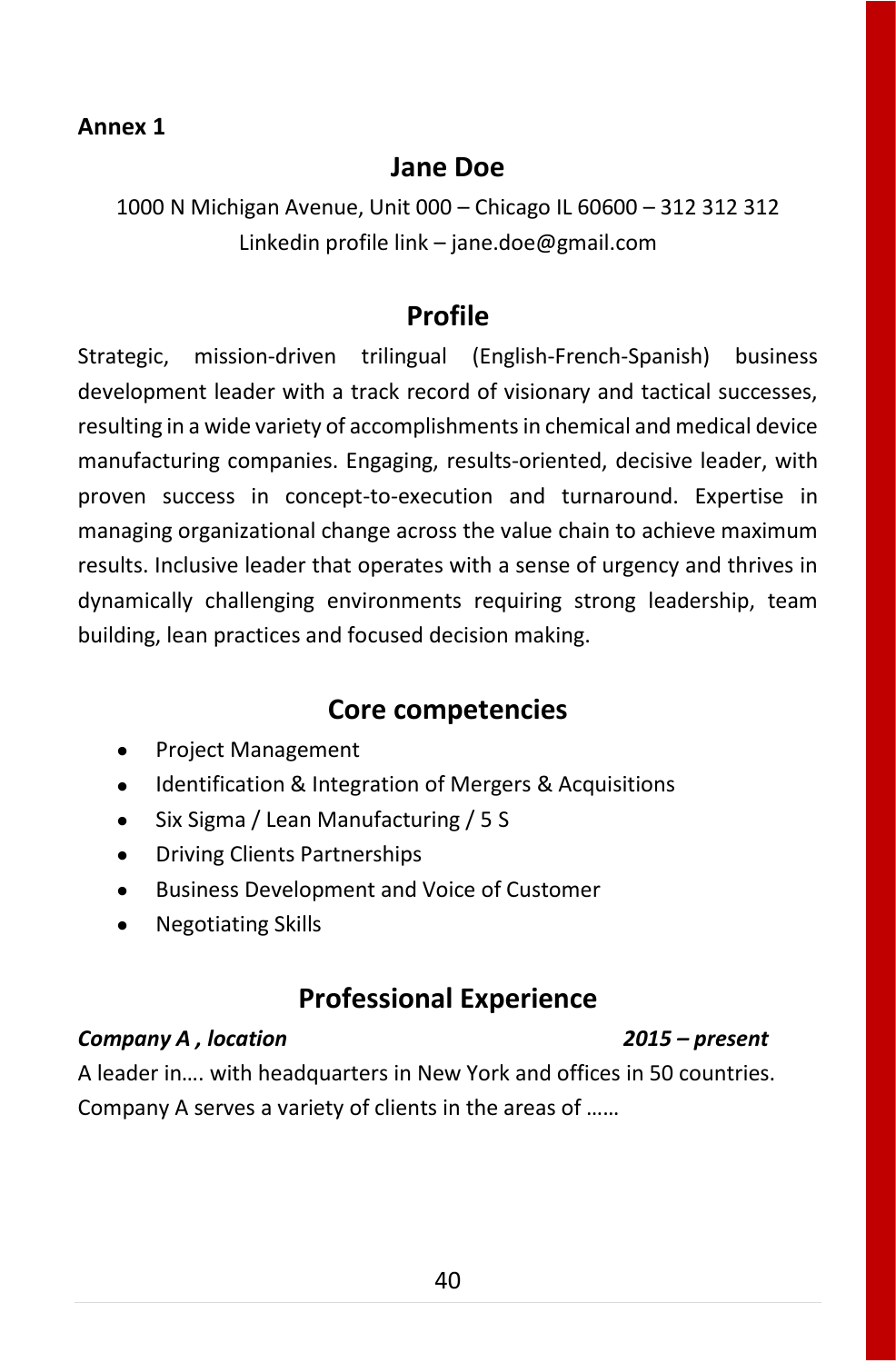### **Director of Business Development**

Led the …. Grew …. Managed …….

- Led the acquisition of … including due diligence, financial analysis …..that resulted in a new product line generating XX in new revenue
- Spearheaded …. Research and development that cumulated in the creation of 10 new formulas and the launch of one new product line
- Led corporate cross functional teams for strategic planning, budgeting, marketing…

#### *Company B, Location 2008-2014*

A niche player in the ….. industry with headquarters in Chicago and a network of distributors across the US. Company B created the first …. and was awarded …. In 2010

#### **Global Business Development Manager**

Reported directly to the CEO and created ….. Activities included market research, identification of new markets, supply chain activities with vendors, trade shows and conferences.

- Identified business opportunities for …. And developed…. Resulting in X in revenues
- Developed strategic business plans for several product lines
- Participated in a global initiative to identify synergist opportunities in various markets

### **Education**

| Master of Business Administration (MBA)     | 2000 |
|---------------------------------------------|------|
| University of Chicago,                      |      |
| Bachelor of Science in Chemical Engineering | 1995 |
| University of Urbana Champaign,             |      |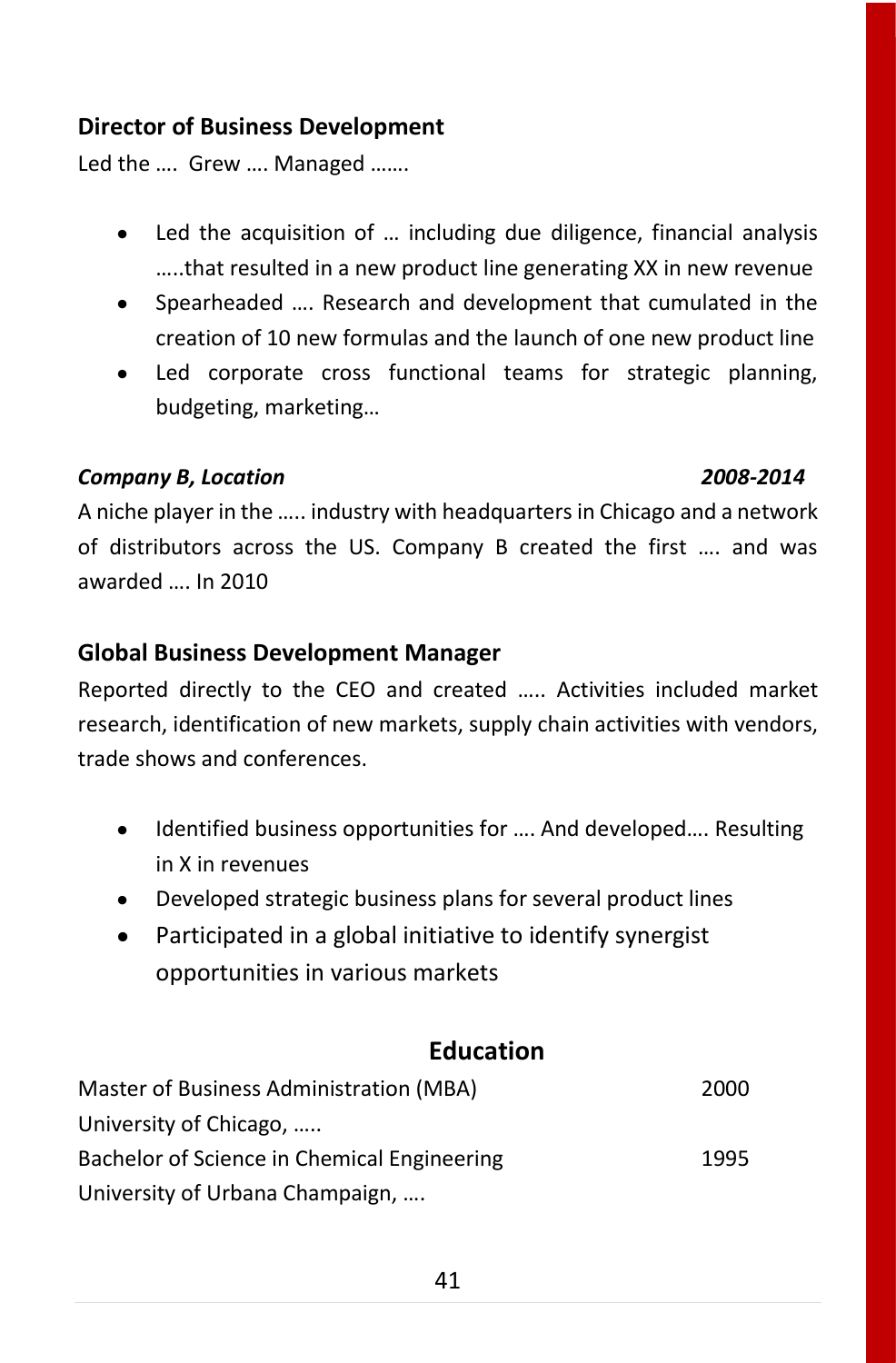## **Professional Development**

Certificate: Six Sigma Black Belt

Certificate American Institute of Chemical Engineers Six Sigma

# **Community Involvement**

Volunteer – Make a Wish Foundation 2005-Present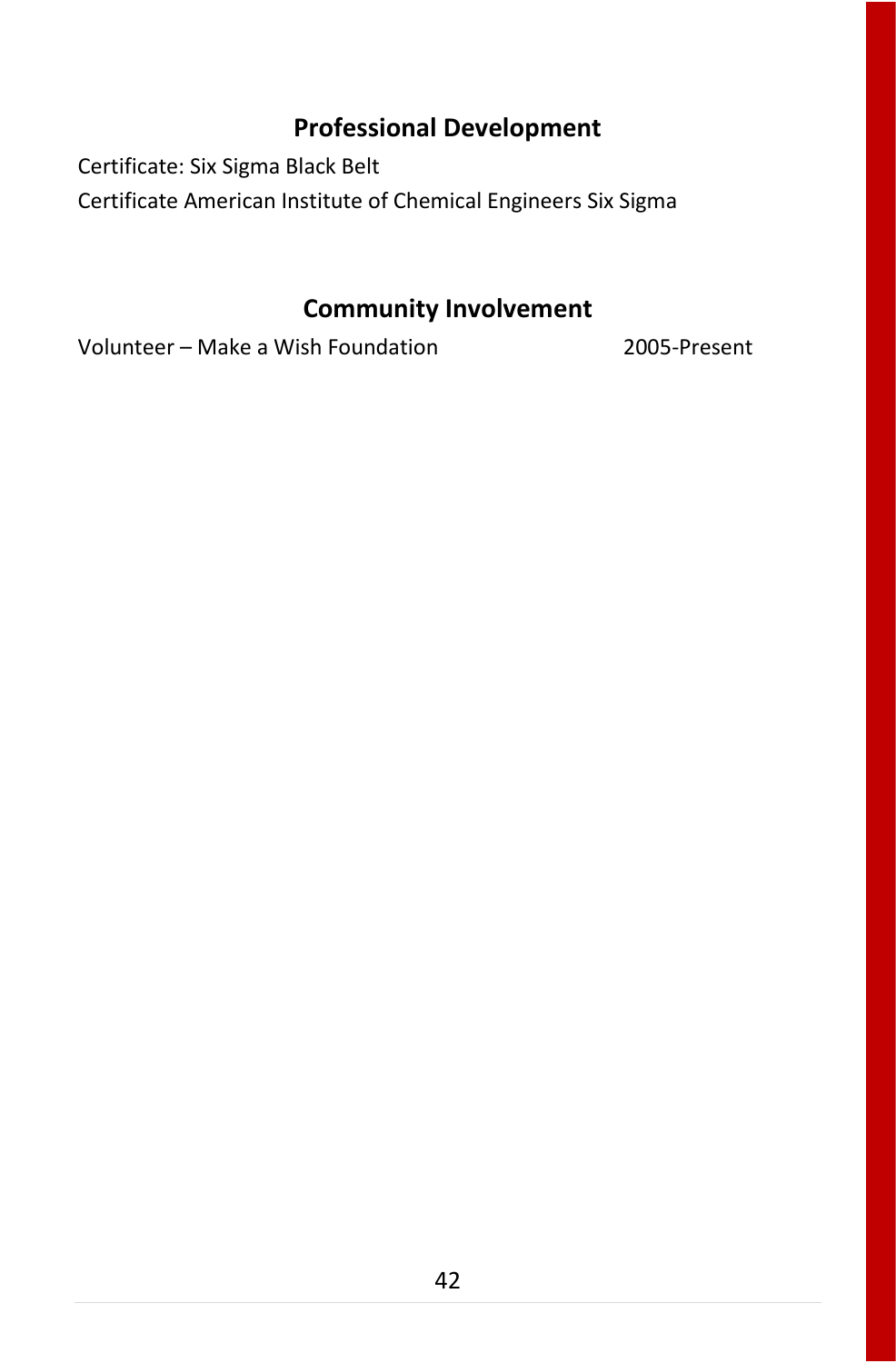#### **Annex 2**

## **Jane Doe**

# 1000 N Michigan Avenue, Unit 10000, Chicago IL 60600 jane.doe@gmail.com Linkedin Profile link

Mechanical Engineer with 5 years of experience in manufacturing operations in machinery industry looking for a project management position in a continuous improvement setting

### **Summary of Skills**

| $\bullet$ | Six Sigma -      |           | 3D CAD and          | Product                |
|-----------|------------------|-----------|---------------------|------------------------|
|           | Green belt       |           | AutoCAD             | validation             |
|           |                  |           |                     | experience             |
| $\bullet$ | <b>Bilingual</b> | $\bullet$ | <b>Project</b>      | <b>Equipment &amp;</b> |
|           | English/French   |           | manufacturing       | System                 |
|           |                  |           |                     | calculation            |
| $\bullet$ | Cost estimates   | $\bullet$ | <b>Troubleshoot</b> | Team                   |
|           | for materials    |           | equipment           | management             |
|           | and labor        |           |                     |                        |

# **Experience**

#### **COMPANY A – location**

#### **April 2017 – present**

Company description….Lorem Ipsum is simply dummy text of the printing and typesetting industry. ... Lorem Ipsum is simply dummy text of the printing and typesetting industry.